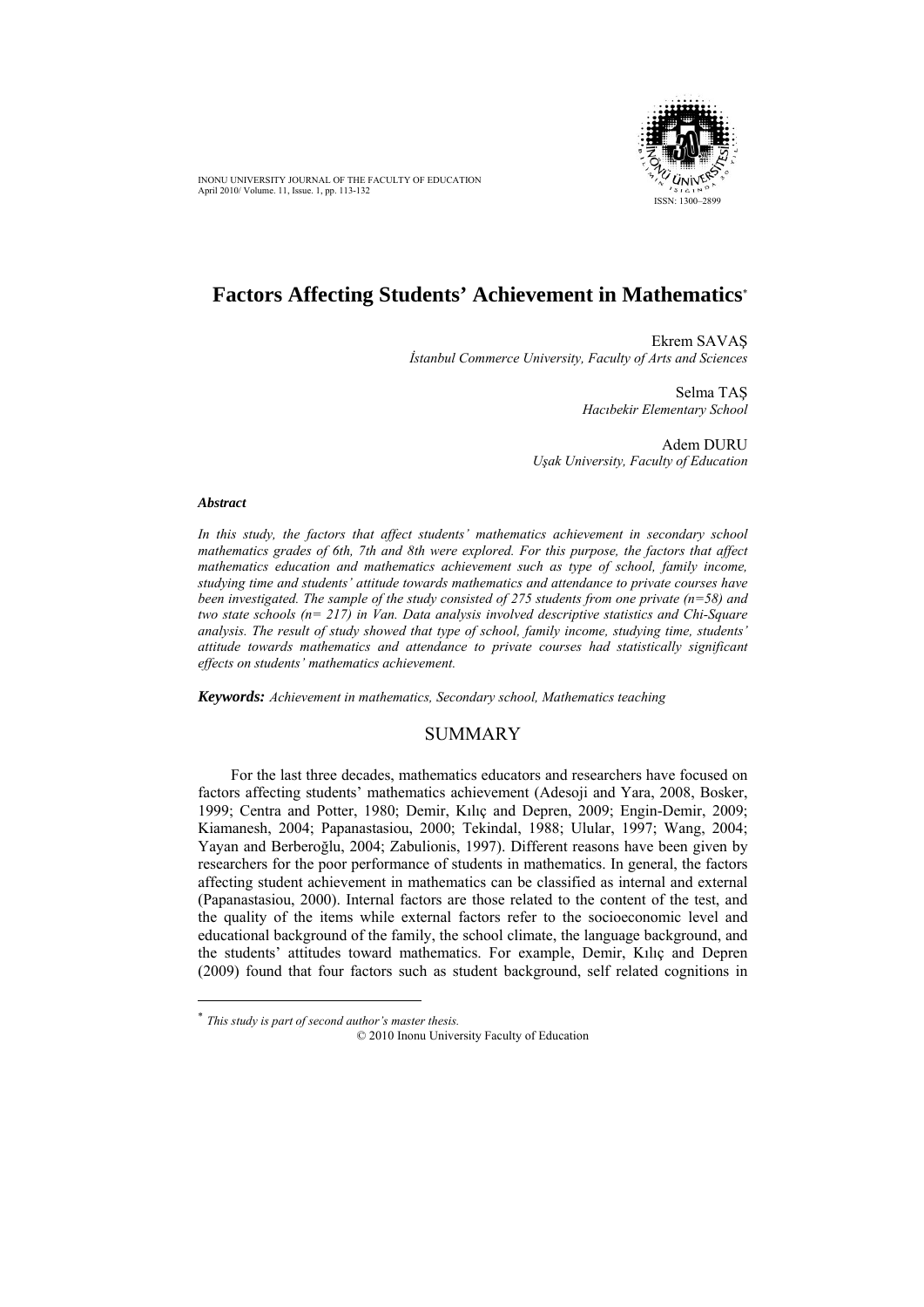mathematics learning strategies and school climate have significant effects on the achievement. Yayan and Berberoğlu (2004) found that when parental education levels and numbers of books at home increased, eighth grade student achievement in mathematics also increased.

Students' attitude towards mathematics is a factor that has long attracted the attention of researchers. Papanastasiou (2002) claimed that there is a positive relation between students' attitudes toward mathematics and their mathematics achievement.

#### *Purpose of the Study*

Considering related literature, students' mathematics achievement was effected by numerous factors. Therefore, the factors affecting students' achievement in mathematics has attracted the interest of researchers. This study investigated the factors affecting the mathematics achievement of 6th, 7th, and 8th grade secondary school students in Van.

#### METHOD

This is a descriptive study and also a case study. A questionnaire form was used in data collection. The surveys were conducted on the elementary school students (6, 7, 8 grades). The sample of the study consisted of 275 students from one private  $(n=58)$  and two state schools (n=217) in Van. The students were given a questionnaire to determine factors affecting their mathematics achievement. The reliability analysis of questionnaire was conducted and Cronbach Alpha value was found to be 0,83. Data analysis involved descriptive statistics and Chi-Square analysis. In the analyses, the minimum acceptable level of significance was p at a value less than or equal to 0.05.

## FINDINGS & RESULTS

According to the findings of present study, type of school, family income, studying time, students' attitudes towards mathematics and attendance to private courses affect mathematics achievement of students. The results of study showed that private school students' mathematics achievement is better than that of public school students. Again, according to the results of study, it can be seen that there is a statistically significant relationship between students' mathematics achievement and family income. Namely, students from high socio-economic levels performed individually better than those from low socio-economic level. Also, the result indicated that there is a relationship between students' mathematics achievement and attendance to private courses. Finally, it can be found that the relationship between attitudes toward mathematics and achievement is significant. In other words, it can be said that students who have positive perceptions or attitudes towards mathematics showed better achievement in mathematics

#### DISCUSSION & CONCLUSIONS

Mathematics Education is a composite process and the related literature showed that many factors directly or indirectly affect students' mathematics achievement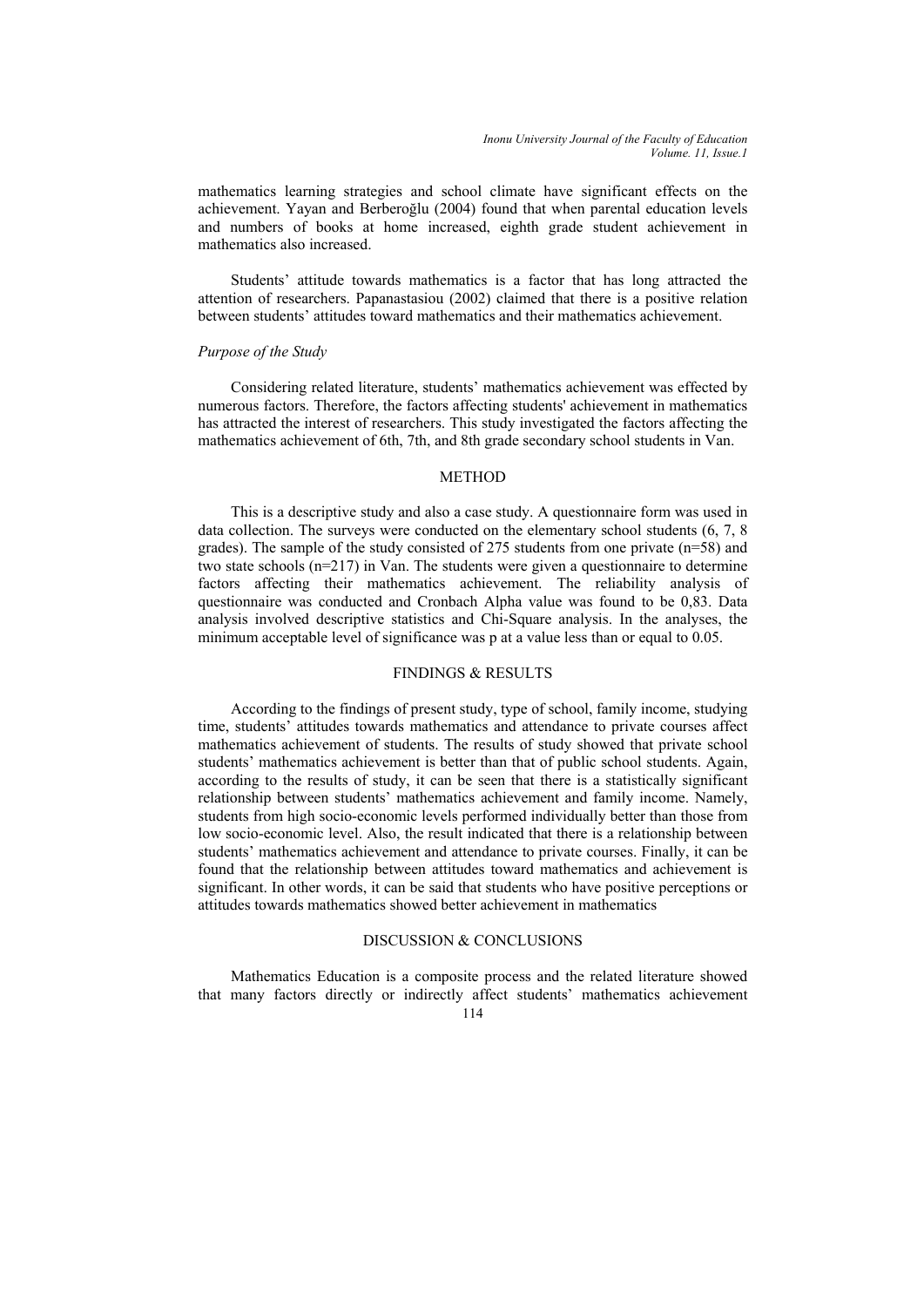(Adesoji and Yara, 2008, Demir, Kılıç and Depren, 2009; Engin-Demir, 2009; Kiamanesh, 2004 Papanastasiou, 2000; Tekindal, 1988; Wang, 2004; Yayan and Berberoğlu, 2004). Similarly results of this study clearly showed that various factors had effects on mathematics achievement and it can be said that mathematics achievement is dependent on many factors. For example, it was found relation between students' mathematics achievement and family income. This finding was supported by previous researches (Bosker, 1999). Also, the results indicated that there is a relationship between mathematics attitudes and mathematics achievement. Similarly previous research studies (Aiken, 1976; Papanastasiou, 2000; Savaş and Duru, 2005) revealed that there is a relationship between mathematics achievement and attitudes toward mathematics. In the light of the current study results, some suggestions are as follows: Results showed that students of private school appear to do better than students of public schools in mathematics. For this reason, situation of state school (physical environment, class size, teacher–student ratio, school resources, and instructional materials) should be improved. Students whose family income is low should be determined by the administration of the schools and government should support minimum needs of these students during their educational life to close the gap in equal educational opportunity. Students should be guided about studying time. Students must be encouraged to develop positive attitudes towards mathematics from the very beginning of primary education. Circumstances of private courses must be revised; it should not be forgotten that schools are essential educational institutions for the students. Therefore, substructures of the schools especially state schools should be improved so that students would not be dependent on private courses.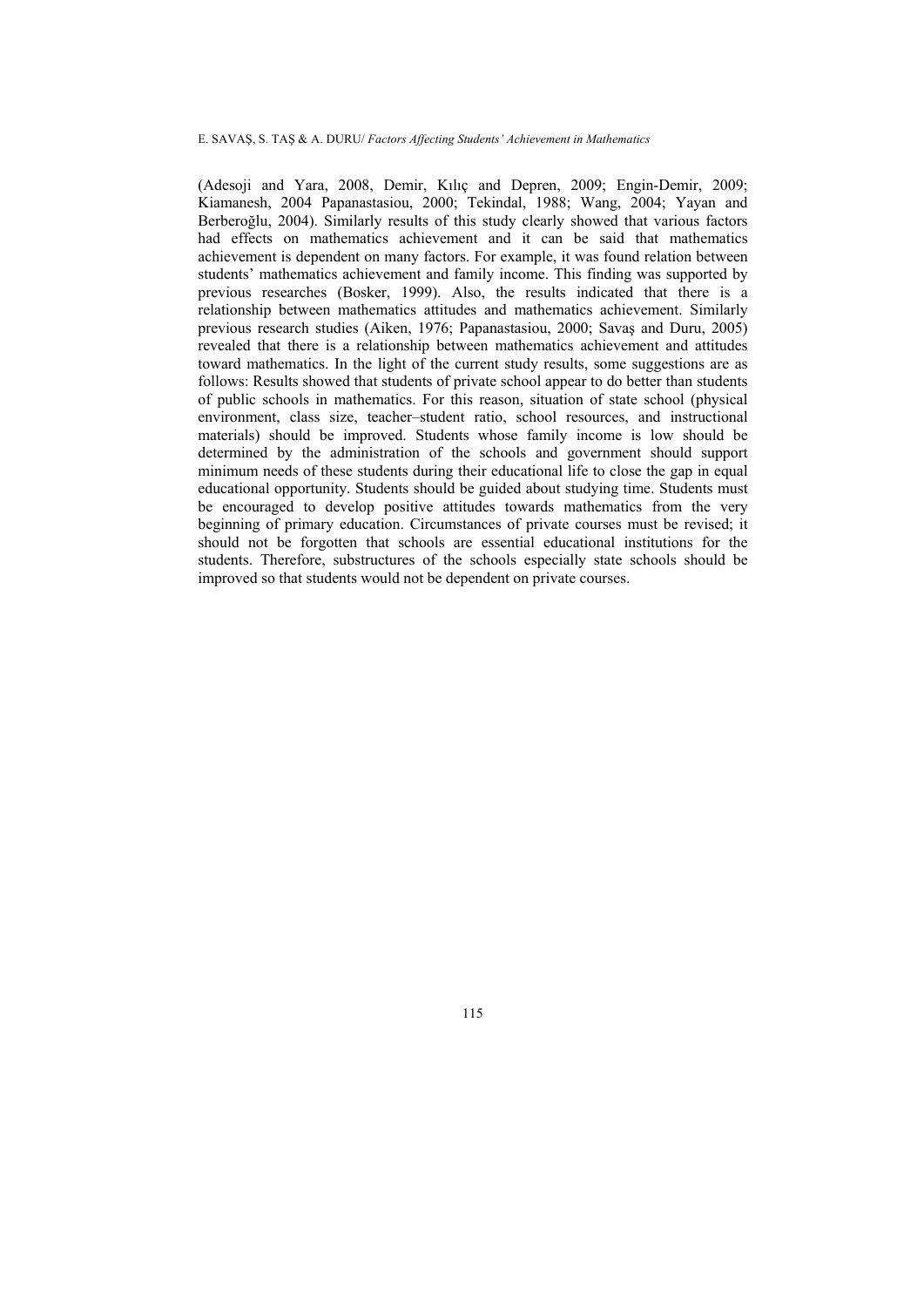*Inonu University Journal of the Faculty of Education Volume. 11, Issue.1*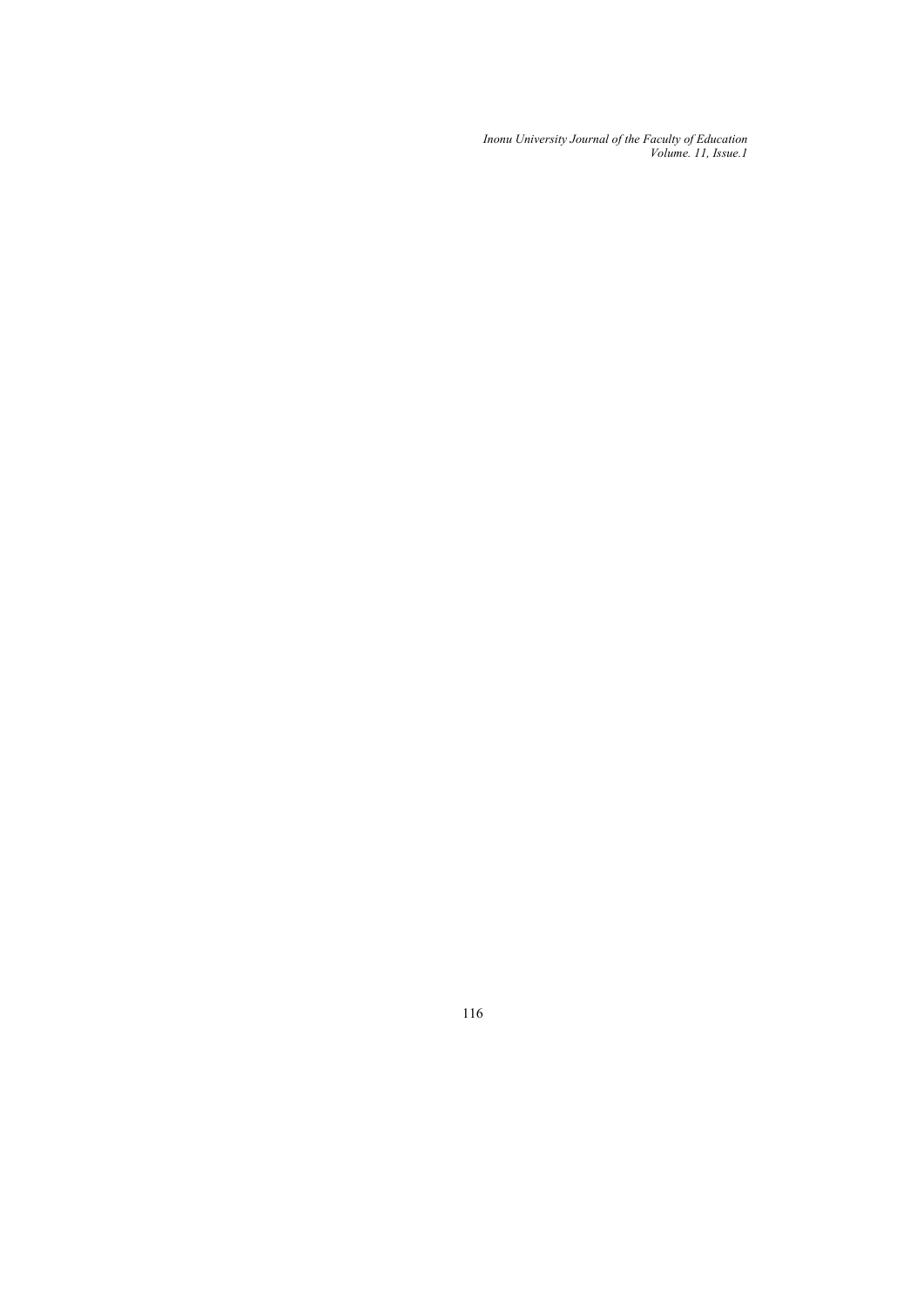İNÖNÜ ÜNİVERSİTESİ EĞİTİM FAKÜLTESİ DERGİSİ Nisan 2010/ Cilt. 11, Sayı. 1, ss. 113–132



# **Matematikte Öğrenci Başarısını Etkileyen Faktörler**<sup>∗</sup>

Ekrem SAVAŞ *İstanbul Ticaret Üniversitesi, Fen- Edebiyat Fakültesi* 

> Selma TAŞ *Hacıbekir İlköğretim Okulu*

Adem DURU *Uşak Üniversitesi, Eğitim Fakültesi* 

*Özet* 

 $\overline{a}$ 

*Bu çalışmada ilköğretim 6–7–8 sınıflardaki öğrencilerin matematik başarılarını etkileyen faktörler araştırılmıştır. Bu amaçla okul türü, ailenin gelir düzeyi, öğrencinin ders çalışma süresi, matematiğe yönelik tutum ve dershaneye gitme gibi faktörler ile öğrencilerin matematik başarıları arasındaki ilişki araştırılmıştır. Çalışmanın örneklemi Van ilindeki bir özel okuldan (58) ve iki devlet okulundan (217) rastgele seçilen toplam 275 öğrenciden oluşmuştur. Verilerin analizi için SPSS paket programı kullanılarak Ki-Kare analizi yapılmıştır. Araştırmanın bulgularına göre okul türü, ailenin gelir düzeyi, ders çalışma süresi, matematiğe yönelik tutum ve dershaneye gitme ile matematik başarısı arasında bir ilişkinin olduğu görülmüş ve son olarak ta araştırmanın bulguları doğrultusunda bazı önerilerde bulunulmuştur.* 

### *Anahtar Kelimeler: Matematik başarısı, ilköğretim, matematik öğretimi*

Çağımızda hızla gelişen bilim ve teknoloji, birey ve toplum yaşamının tüm yönlerini etkileyerek onları değişime zorlamaktadır. Küreselleşen yenidünya düzenine ayak uydurabilmek ve gelişmiş ülkelerle rekabet edebilmek için toplumların, öğrenmiş olduğu bilgileri hayata geçirebilmesi, başarılı, üretken ve yenilikçi bireyler yetiştirmesi bunun içinde eğitime önem vermeleri gerekir. Bilişim çağında yetiştirilen bireylerin bilgiye ulaşma, bilgiyi düzenleme, değerlendirme sunma ve iletişim kurma becerilerini kazanması gerekir. Eğitim yoluyla hem var olan bilgi birikimini bireylere aktarılır hem de toplumun ihtiyaç duyduğu insan gücü yetiştirilir.

Son yıllarda hem ulusal düzeyde yapılan merkezi sınavlarda (Orta Öğretim Kurumları Öğrenci Seçme Sınavı, Seviye Belirleme Sınavı) hem de uluslararası yapılan değerlendirmelerde (Trends in International Mathematics and Science Study [TIMSS], 1999; 2007), Türk öğrencilerin matematik ortalamalarının çok düşük olduğu belirtilmektedir. Örneğin 2009 yılında ilköğretim 8. sınıf öğrencilerinin katıldığı seviye

<sup>© 2010</sup> İnönü Üniversitesi Eğitim Fakültesi <sup>∗</sup> Bu çalışma ikinci yazarın yüksek lisans tez çalışmasının bir kısmıdır.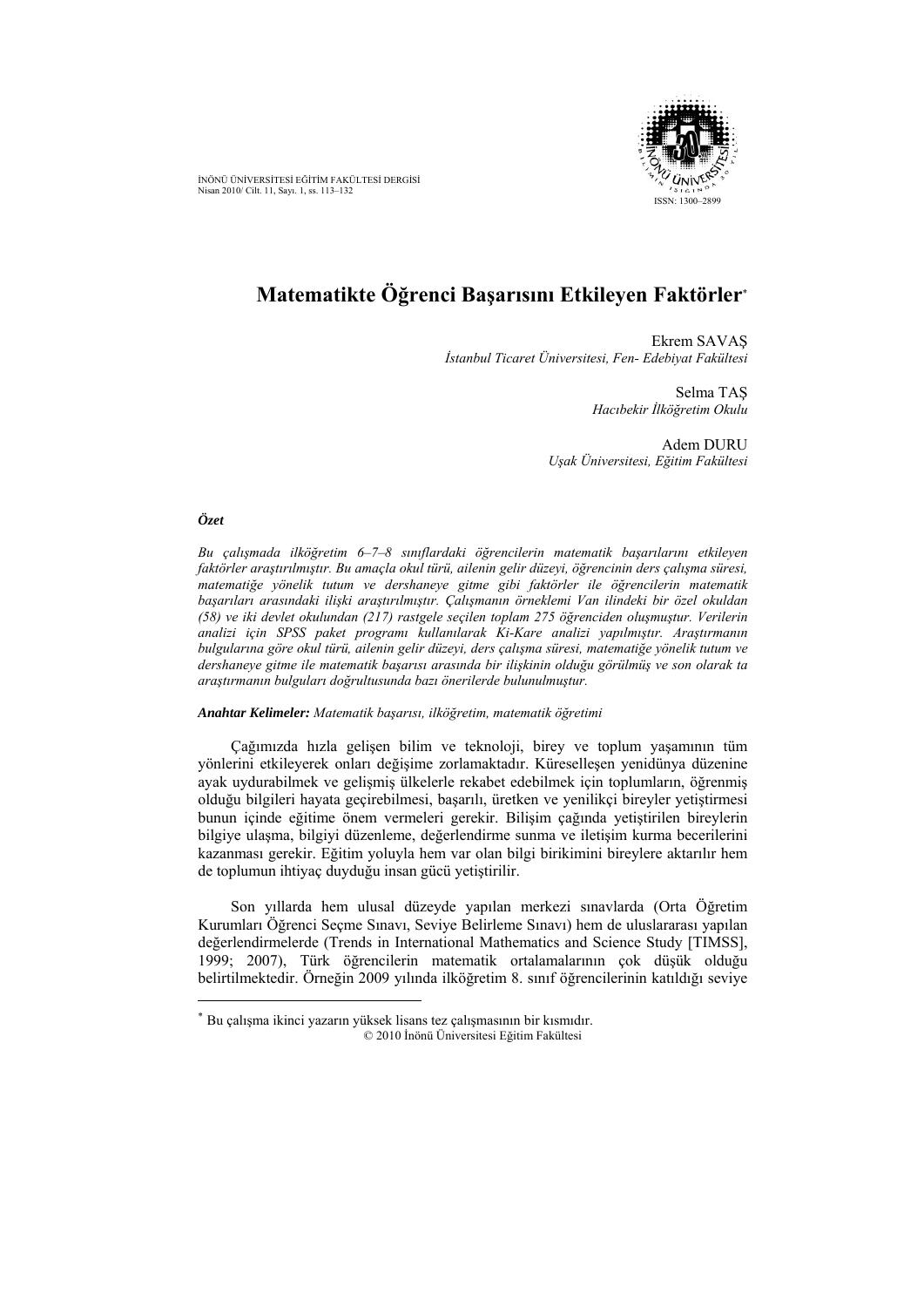belirme sınavında 20 sorunun sorulduğu matematik testinde ortalamanın 2.35 olduğu görülmektedir (MEB, 2009). Benzer şekilde TIMSS (2007)'nin sonuçları incelendiğinde Türk öğrencilerin matematik ortalamalarının (432) TIMSS(2007) ortalamasının (500) altında kaldığı görülmüştür (Mullis, Martin ve Foy, 2008).

Öğrencilerin matematik başarılarının düşük olması hem ülkemizde hem de Dünya'nın başka yerlerinde eğitimcileri öğrenci başarısını etkileyen faktörleri araştırmaya itmiştir (Adesoji ve Yara, 2008, Bosker, 1999; Centra ve Potter, 1980; Demir, Kılıç ve Depren, 2009; Engin-Demir, 2009; Kiamanesh, 2004 Papanastasiou, 2000; Tekindal, 1988; Ulular, 1997; Wang, 2004; Yayan ve Berberoğlu, 2004; Zabulionis, 1997). Yapılan çalışmalar incelendiğinde öğrenci başarısını etkileyen faktörlerin oldukça fazla olduğu görülmektedir. Öğrenmeyi hem bireyin özellikleri hem de etkileşimde bulunduğu çevrenin özellikleri etkilemektedir. Bireysel farklılıklardan kaynanan faktörler; zekâ, bilişsel stil farklılıkları, bireyin genel yeteneği, ön bilgileri, öğrenme yöntemi, duyuşsal özellikleri, cinsiyet, motivasyon, dikkat, kaygı, yaş olarak sayılabilir (Bosker 1999; Kiamanesh, 2004; Papanastasiou, 2000).

Öğrenme alışkanlığımızın oluşmasında en etkili çevresel faktörler arasında okul, aile ve arkadaş çevresi gelir. Okulların nitelikli bir öğrenme ortamı sağlaması çok önemlidir. Okulun ve sınıfın fiziksel koşulları, kullanılan araç ve gereçlerin işlevselliği ve güncelliği, öğretmen niteliği, örgüt iklimi öğrenmeyi etkileyen okulla ilgili faktörler olarak sayılabilir. Ailenin çocuktan beklentisi, ailenin çocuğu desteklemesi, ona uygun çalışma koşullarını sağlaması ve rehberlik etmesi de öğrenci başarısını etkiler. Thomson, Lokan, Lamb ve Ainley (2003) matematik öğretimini etkileyen faktörleri belirlemişlerdir. Öğrencilerin matematik başarılarını etkileyen bu faktörler şekil 1 de verilmiştir.

Öğrenci faktöründe öncelikle öğrencilerdeki bireysel farklar göze çarpmaktadır. Her öğrencinin biyolojik ve psikolojik yapısından kaynaklanan öğrenme gücü, hazır bulunuşluğu, motivasyonu, öğrenme hızı, eğitim ortamındaki öğelerle etkileşimi, öğretme tekniği ve çalışma tekniğinin farklı olması nedeniyle, her öğrenci, öğretilmek istenen davranışları farklı düzeylerde öğrenir. Bu da dersteki başarılarının farklı düzeyde olmasına neden olur. Fidan'a (1986) göre, çocuğun başarısını etkileyen nedenler rahatsızlık, psikolojik sorunlar, sosyal çevre, okula uyumsuzluk ve okulda uygulanan öğretim programı gibi sayılabilir. Çocuktan başarısızlık beklentisi de çoğu kez başarısızlık doğurur. Öğrenemeyeceğine inanılan çocuğun, öğrenme hevesi kırılır. Yetenekleri görünmez olur ve gitgide gerçekten öğrenemez olur.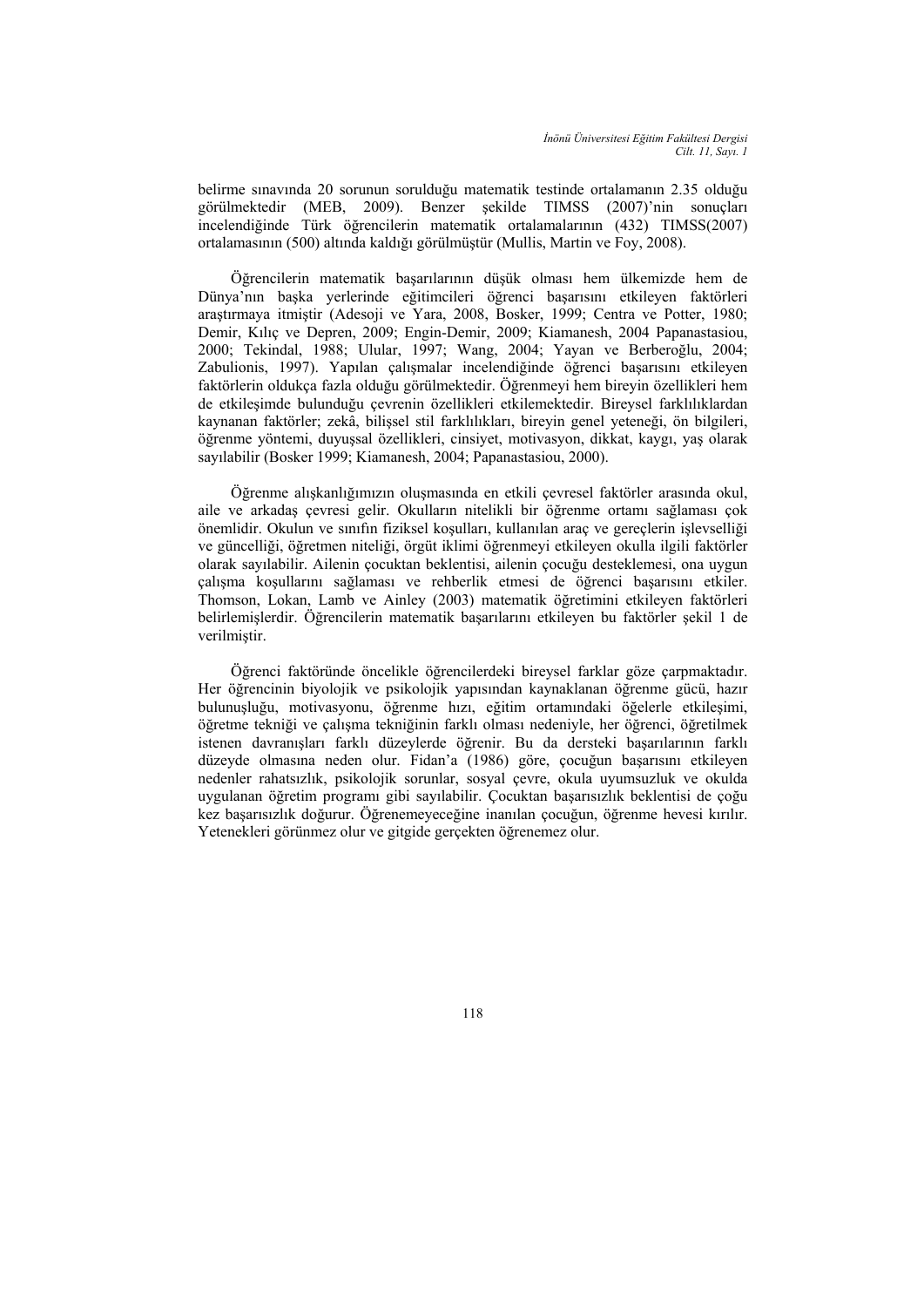

**Şekil 1.** Öğrencilerin matematik başarılarını etkileyen faktörler (Thomson vd., 2003)

Son 50 yıldan beri birçok araştırmacı öğrencilerin başarılarında aile yapısının önemi üzerine araştırmalar yapmışlar ve yapmaya da devam etmektedirler. Çok sayıdaki ilgili literatür incelendiğinde farklı araştırmacıların farklı vurgular yaptığı görülmektedir. Marjoribanks (1979) literatürde geçen çalışmaların kapsamlı bir incelemesini yapmıştır. Bu incelemeye göre öğrenci başarısıyla sosyoekonomik statü olarak bilinen anne-babanın eğitim düzeyi, mesleği ve ailenin gelir düzeyi arasında bir ilişki vardır. Bu bulgular daha sonra yapılan çalışmalar (Chevalier ve Lanot, 2002; Güncer ve Köse, 1993; Hakkinen, Kirjavainen ve Uusitalo, 2003; Heyneman ve Loxley, 1983; Parcel ve Dufur, 2001; Yayan ve Berberoğlu, 2004) tarafından da desteklenmektedir. Bu ilişki, çevre baskısı (çocuk için ailenin beklentisi, eğitimsel etkinliklerde ailenin katılması) ile sosyoekonomik statüler beraber düşünüldüğünde daha da artmaktadır. Benzer şekilde, Ainley, Graetz, Long ve Batten (1995) tarafından yapılan çalışmanın sonuçlarına göre eğitimsel başarı ile sosyoekonomik statü arasında bir ilişkinin olduğu görülmüştür. Dahası TIMSS raporları incelendiğinde yine benzer sonuçların olduğu görülmektedir. Yayan ve Berberoğlu (2004) TIMSS (1999)' deki Türkiye verilerini kullanarak yapmış oldukları çalışmada anne ve babanın eğitim seviyeleri ve evde bulunan kitap sayısı arttığında sekizinci sınıf öğrencilerin matematik başarılarının artığını görülmüştür. Benzer şekilde Zabulionis (1997) TIMSS (1995)'e katılan Avrupa'daki dokuz ülkenin (Bulgaristan, Çek Cumhuriyeti, Macaristan, Letonya, Litvanya, Romanya, Rusya Federasyonu, Slovakya ve Slovenya) 8.sınıf öğrencilerinin matematik başarılarını etkileyen faktörleri araştırmıştır. Bu dokuz ülke arasında yapılan karşılaştırma sonucunda öğrencilerin matematik başarıları ile annenin eğitimi, babanın eğitimi ve evdeki kitap sayısı arasında bir ilişkinin olduğu görülmüştür.

Christenson, Rounds ve Gorney (1992), öğrencilerin başarıları üzerinde ailenin etkisi konusunda yaptığı araştırmada aile ve çevre ile ilgili 5 faktörün önemli olduğunu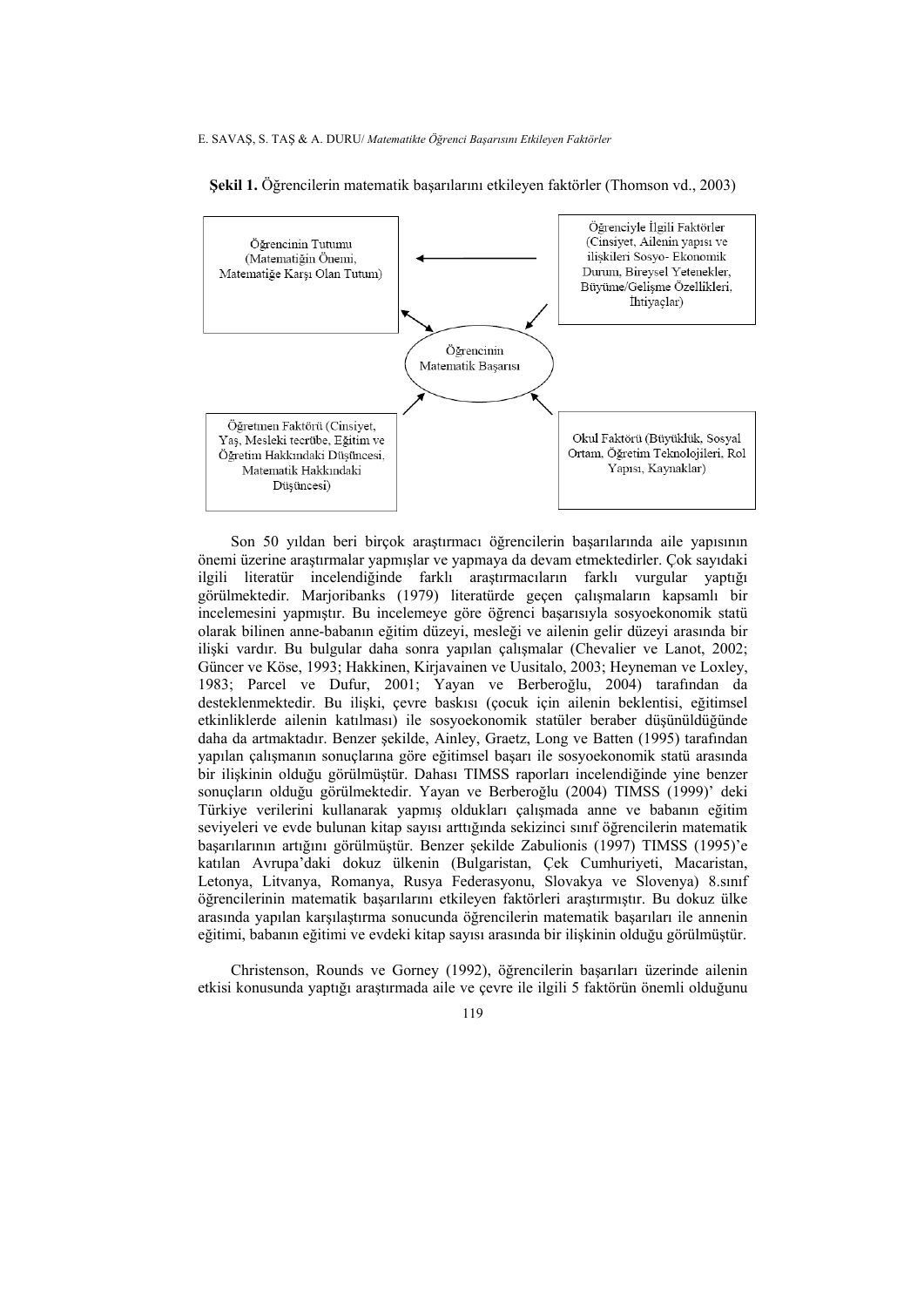belirlemiştir. Bu faktörler; ailenin beklentisi, yakın çevrenin etkisi, anne ve babanın ilgisi, öğrenim düzeyi ve disiplin olarak belirlenmiştir. Ulular (1997), tarafından yapılan araştırmada ortaokul öğrencilerinin başarı düzeylerinin, cinsiyet ana-babanın eğitim durumu, kardeş sayısı, ders çalışma ortamı, ders çalışma süresi, gelir durumu, sınıf düzeyi, ana-baba tutumu gibi zihinsel olmayan faktörlere göre farklılık gösterip göstermediği incelenmiştir. Araştırmada başarının cinsiyete, anne ve babanın eğitim düzeyine, ders çalışma süresine, kardeş sayısına, gelir düzeyine, çalışma ortamına göre farklılık gösterdiği belirlenmiştir.

Eğitim bir sistem olarak ele alındığında en temel bileşenlerinden ikisi öğrenci ve öğretmendir. Bu temel öğeler birbiriyle ilişkili ve birbirini etkileme oranı en yüksek gruptur. Eğitim sisteminin amacına uygun öğrenciler yetiştirilmesi iyi yetişmiş ve mesleğinde söz sahibi öğretmenlere bağlıdır (Eskicumalı, 2002). Eğitim sürecine katılan ya da süreçte rol oynayan etkenler ve bu etkenler arası ilişkilerin niteliği, öğrenci verimliliğini önemli ölçüde etkiler. Öğrencinin verimliliği sadece kendi çabasından değil, öğretmenin davranış biçimi ile bilgi ve becerisinden de etkilenebilir (Aydın, 1993). Centra ve Potter (1980) öğrencilerin öğrenme çıktıları üzerinde öğretmen faktörünün etkisiyle ilgili yapısal bir model önermiştir. Bu yapısal model nitelik, deneyim, tutum, alan bilgisi, öğretme bilgisi ve becerisi, değer ve tutum, beklentiler ve sosyal sınıf gibi bileşenleri kapsamıştır. Anderson, Ryan, ve Shapiro (1989)' ya göre öğrenci başarısıyla öğretmenin mesleki deneyimi arasında bir ilişki vardır. Terzi (2002), ilköğretim yedinci ve sekizinci sınıf öğrencilerinin matematik öğretmenlerinin matematik dersine yönelik davranışlarını algılamaları ile matematik başarıları arasındaki ilişkileri incelemiştir Araştırmada, ilköğretim yedinci ve sekizinci sınıf öğrencilerinin matematik öğretmenlerinin matematik dersine yönelik davranışları algılamaları ile matematik başarıları arasında olumlu ve güçlü bir ilişki olduğu ortaya çıkmıştır. Hadfield (1992) okullarda görev yapan 35 öğretmene öğrencilerin derse katılımı, sınıf içi çalışmaları ve matematik öğretimi yaklaşımlarının geliştirilmesi üzerine bir çalışma yapmıştır. Araştırma sonucunda öğretmenlerin araç–gereç kullanımı, etkili bir iletişimin kurulması ve matematik sevgisi konularında öğretmen davranışlarının etkili bir şekilde gösterilmesinin, öğrencilerin matematik başarılarını etkileyeceği belirtilmiştir. Wright, Horn ve Sanders (1997) öğretmenin ve sınıf büyüklüğünün öğrenci başarısı üzerindeki etkisini araştırmıştır. Araştırma sonuçları, öğrencinin akademik kazanımlarında öğretmenin önemli bir etkiye sahip olduğunu gösterirken sınıf boyutunun ise kısmen daha az bir etkiye sahip olduğunu göstermiştir.

Okulların nitelikli bir öğrenme ortamı sağlaması çok önemlidir. Okulun ve sınıfın fiziksel koşulları, kullanılan araç ve gereçlerin işlevselliği ve güncelliği, öğretmen niteliği, örgüt iklimi öğrenmeyi etkileyen okulla ilgili faktörler arasında sayılabilir. Olumsuz sınıf, çevre Ulular (1997), veya öğretmenler de (Eskicumalı, 2002) başarısızlık nedeni olarak görülmektedir. Bunlara ilaveten örencilerin okulda karşılaştıkları problemlerinin bir başkası da akademik sorunlardır. Akademik sorunların bir kısmı zihinsel faktörlere bağlı olurken bir kısmı ise zihinsel olmayan, aile, sosyal çevre ve duygusal kaynaklı da olabilmektedir. Okul ortamında çocuğun temel değerlendirme alanı derslerinde başarılı olup olmama durumudur. Okulun amacı çocuğu başarılı kılmaktır. Öğretmen açısından öğrenci her şeyden önce başarılı olmak durumundadır.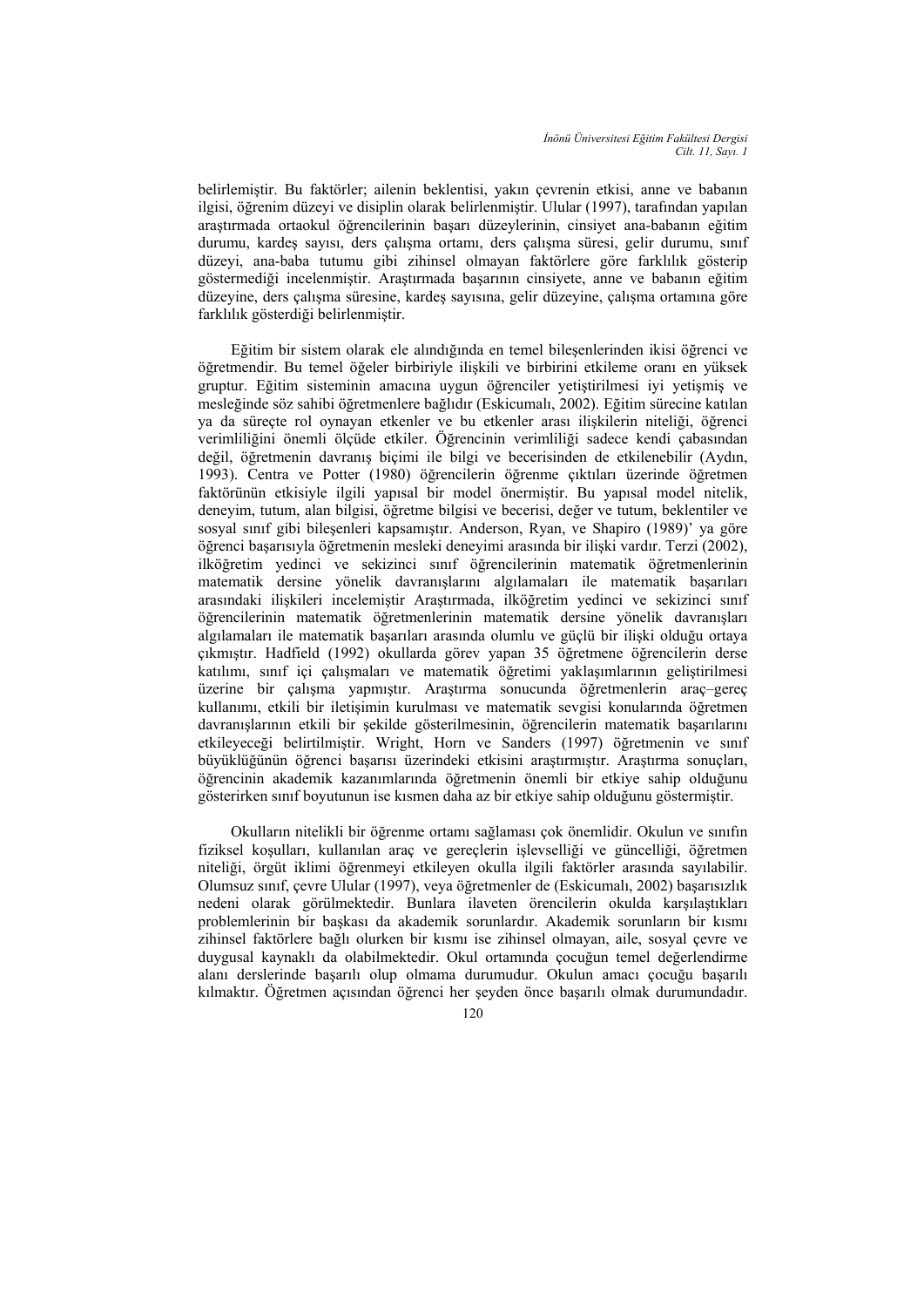Tüm bunlara rağmen birçok öğrenci için okulda başarısızlık kaçınılmazdır. Bunun altında çocuğun zihinsel özelliklerinin irdelenmesinin yanında, öğrenme güçlüğü, isteksizlik ve güdülenmeme, müfredatın ağırlığı, başarı kimliğinin düşüklüğü, çocuğa güvenmeme ve inanmama gibi nedenler de başarı–başarısızlık konusunda etken olabilmektedir (Özbay, 2004). Okulun fiziki yapısı, araç-gereçlerin yeterli sayıda ve nitelikli olması bir yandan öğrenmeyi kolaylaştırırken diğer yandan da öğrencilerin okul ve derse yönelik tutumlarını olumlu yönde etkilemektedir (Fidan ve Erden, 1992).

Öğrencilerin matematikteki başarısızlıklarının nedenlerinden biriside öğrencilerin matematiğe yönelik olumsuz tutumlarıdır (Baykul, 1999). Öğrencilerin birçoğu hata yapma korkusuyla matematik etkinliklerinden uzak durmaktadırlar. Matematik korkusu ve kaygısı üzerine yapılmış araştırmalar çocukların matematik ile ilgili yaşantıları arttıkça matematiğe karşı olumlu tutumlarında değişimler gözlendiğini ortaya koymuştur (Ruffell, Mason ve Barbara, 1998). Tutumlar; kalıcı, öğrenilen ve bundan dolayı öğretilebilen ve davranışla ilgi olmalarından dolayı eğitimcilerin dikkatini çeken etkili bir değişkendir. Tutumlar zaman içerisinde kazanılmakta ve kolay kolay değişmemektedir. Bu nedenle matematiğe karşı olumlu veya olumsuz bir tutum geliştiren öğrenciler bunu ileriki hayatlarına da yansıtabilirler. Öğrencinin herhangi bir derse özellikle de matematiğe karşıolumlu tutum geliştirebilmesi için öğretmenlere büyük görevler düşmektedir. Aiken (1970) öğretmenlerin (özellikle ilkokul) matematiğe yönelik olan tutumlarının, davranışlarının ve inanışlarının, öğrencilerin matematiğe yönelik olumlu tutum ve davranış oluşturmalarında önemli bir faktör olduğunu söylemektedirler. Brown ve Baird (1993) aday öğretmenlerin eğitim sırasında oluşturacakları tavrın, onların ilerideki mesleki yaşamlarında matematiğe verecekleri önem ile uygulayacakları öğretme tekniklerini belirlemelerinde çok önemli bir yer tuttuğunu söylemişlerdir. Dolayısıyla da bu tavırlar öğrenciler üzerinde büyük bir etkiye sahip olacak ve tutumların oluşmasına yön verecektir (Doğan, 1999).

Literatürde de görüldüğü gibi öğrencilerin başarılarını özelde de matematik başarısını etkileyen faktörler oldukça fazladır. Bundan dolayı matematik öğretiminde başarıyı etkileyen faktörleri birkaç nedene indirgemek oldukça zordur. Matematik öğretiminde başarıyı etkileyen faktörler, her zaman araştırılması gereken önemli ve eğitimde gelişmeyi sağlayacak bir konudur. Bu çalışmada, matematik öğretiminde öğrencilerin matematik başarılarını etkilediği düşünülen bazı evrensel faktörlerin (sosyo-ekonomik durum, matematiğe yönelik tutum) Van ilinden seçilen öğrenciler içinde geçerli olup olmadığı ve ülkemize özgü olduğu düşünülen (dershane ve özel okullar) faktörlerin matematik başarısı üzerindeki etkisi araştırılmıştır.

#### *Araştırmanın Amacı*

Bu araştırmada öğrencilerin matematik başarılarını etkileyen faktörler araştırılmıştır. Bu amaçla araştırmada aşağıdaki sorulara cevaplar aranmaya çalışılmıştır.

• Öğrencilerin okudukları okul türü ile matematik başarıları arasında bir ilişki var mıdır?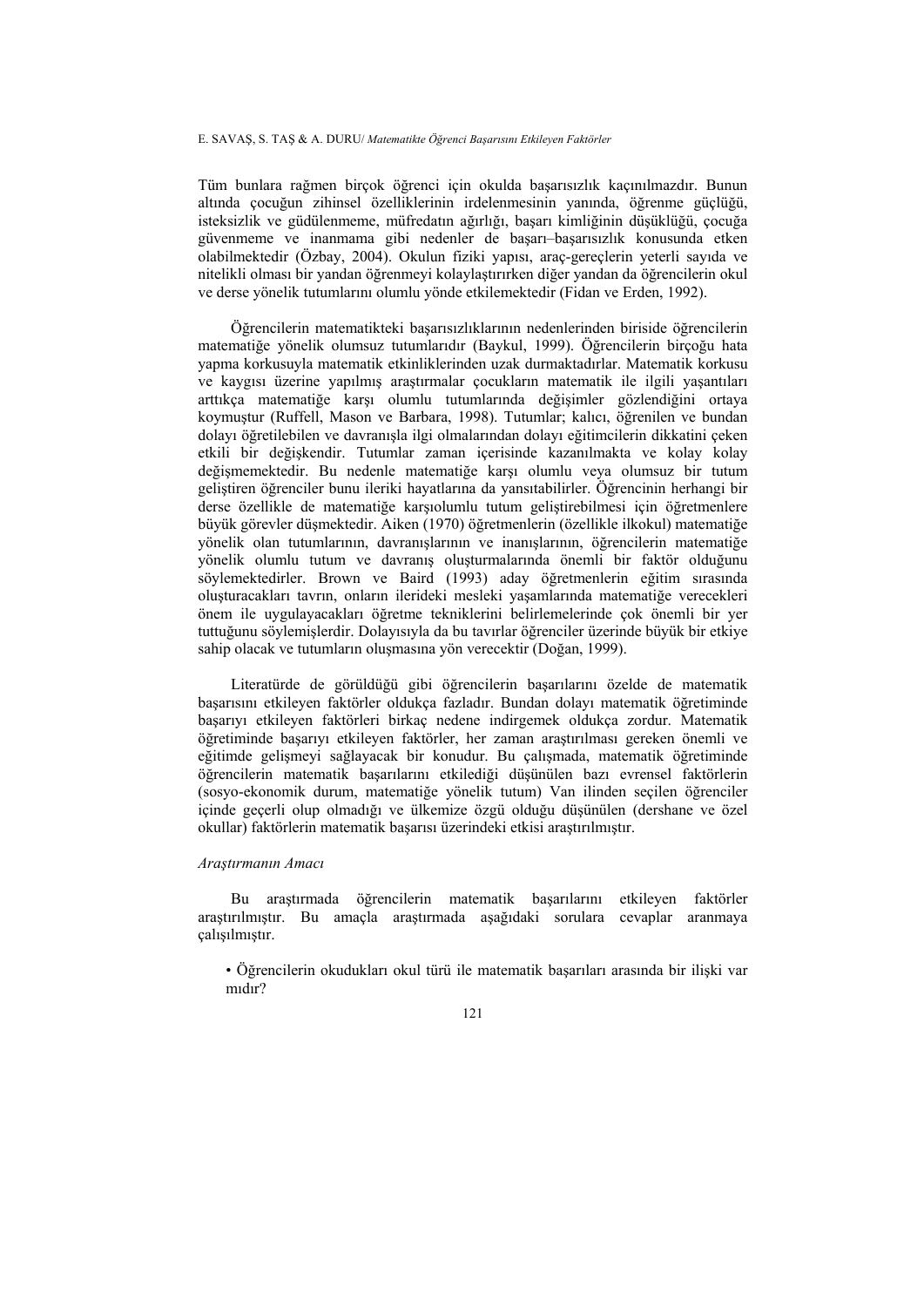• Öğrencilerin ailelerinin gelirleri ile matematik başarıları arasında bir ilişki var mıdır?

• Öğrencilerin dershanelere gitmeleri matematik başarılarını etkilemekte midir?

• Matematikte başarılı olacağını inanma ile matematik başarısı arsında bir ilişki var mıdır?

• Öğrencilerin ders çalışma süreleri ile matematik başarıları arasında bir ilişki var mıdır?

## YÖNTEM

#### *Araştırmanın Deseni*

Bu çalışmada, geçmişte ya da halen var olan olay, birey ya da nesneleri kendi koşulları içinde ve olduğu gibi tanımlamada kullanılan (Karasar, 1999) betimsel yöntem kullanılmıştır. Durum tespiti yapmaya yönelik araştırmalardır. Ne, nerede, nasıl sorularına cevap aranır ve betimleme araştırma sonuçları genellikle tablo ve grafikle sunulur (McMillan & Schumacher, 2006)

## *Evren ve Örneklem*

Bu araştırmanın örneklemi, Van İl sınırları içinde yer alan bir özel ilköğretim okulundaki 58 ve iki devlet okulunda okuyan 217 öğrenciden oluşmaktadır. Örneklemin seçiminde tabakalı ve küme rastgele örnekleme seçme yöntemleri kullanılmıştır (McMillan & Schumacher, 2006). Okullar belirlendikten sonra yine basit rastgele örneklem yöntemi kullanılarak 6, 7 ve 8. sınıflarda öğrenim gören 275 öğrenci örnekleme alınmıştır.

## *Veri Toplama Aracı*

Literatür taraması sonucu bir anket oluşturmak için soru havuzu oluşturulmuş, uzmanlar tarafından kontrol edilmiş, uzman görüşleri doğrultusunda gerekli düzenlemeler yapılarak anket hazırlanmıştır. Anket iki bölümden oluşmaktadır. Bu çalışmanın verilerinin toplanmasında yararlanılan anketin birinci bölümü, kişisel bilgiler, ailenin sosyo–ekonomik durumu ve öğrencinin ders çalışma durumunu içeren 11 adet sorudan oluşmaktadır. Öğrencilerin matematik başarılarını değerlendirmede ise öğrencilerin 2004–2005 yılı I. Dönem matematik dersi yılsonu notları kullanılmıştır.

#### *Verilerin Analizi*

Öğrencilerin ölçeğe verdiği cevaplar araştırmacı tarafından ayrı ayrı kodlanarak bilgisayar ortamına aktarılmış daha sonra verilerin analizi için SPSS paket programı kullanılmıştır. Öğrencilerin matematik başarıları ile bazı değişkenler (Ailenin sosyoekonomik durumu, Okul türü gibi) arasındaki ilişki belirlemek için Ki-Kare testinin kullanılması uygun görülmüştür. Çünkü Ki-Kare testi iki değişken arasında anlamlı bir ilişkinin olup olmadığını test eder (Büyüköztürk, 2005).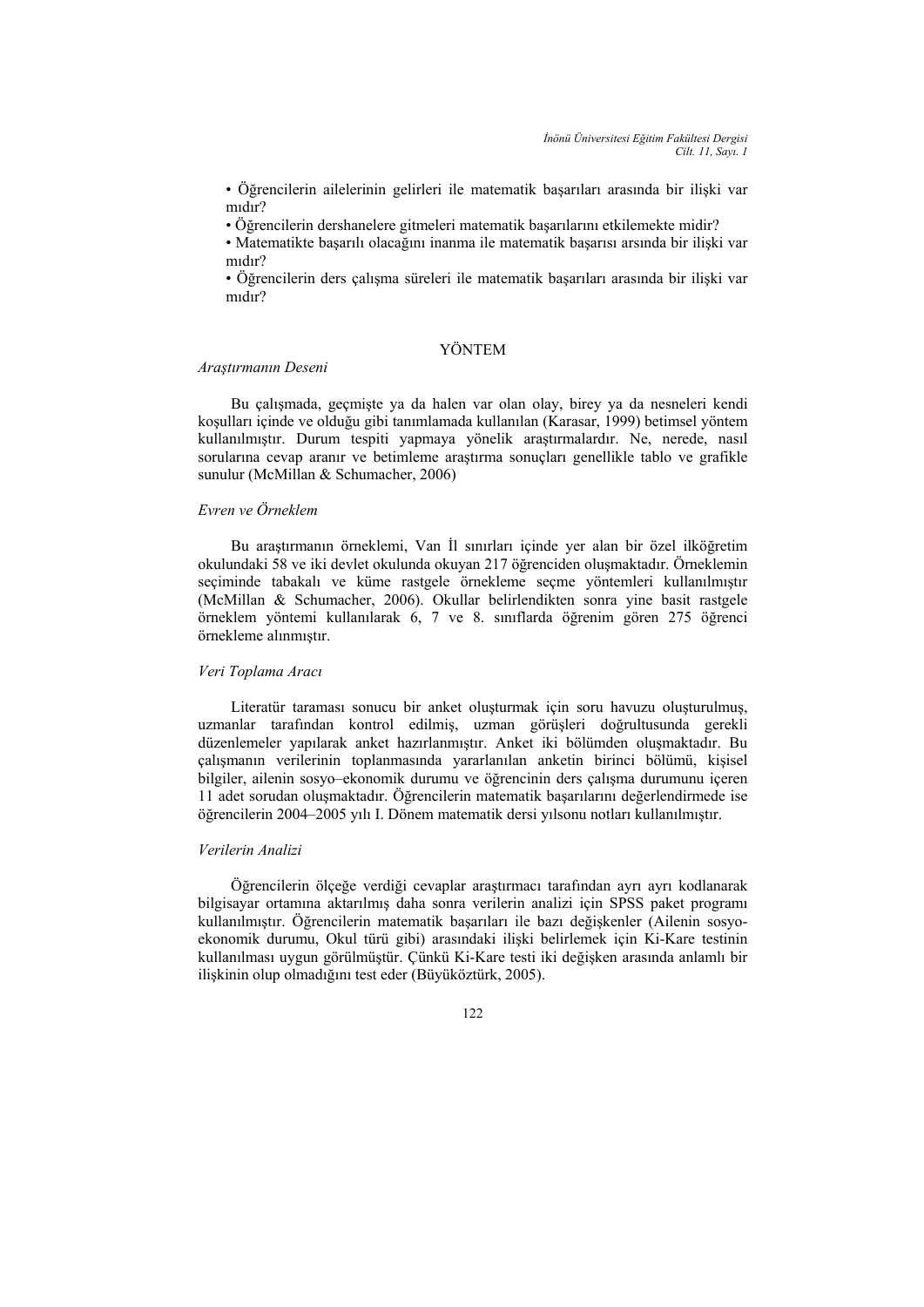## BULGULAR VE YORUM

Bu bölümde; verilerin araştırmanın amaçları doğrultusunda yapılan istatistiksel analizlerinin bulguları ve bunlara ilişkin yorumlar verilmiştir.

Öğrencilerin okul türlerine göre matematik başarı notlarının farklılık gösterip göstermediği ya da öğrencilerin matematik başarı notlarıyla, okudukları okulların ilişkili olup olmadığına ilişkin ki-kare testi sonuçları Tablo.1 de verilmiştir. Tablo.1 incelendiğinde devlet okullarında öğrenim gören öğrencilerinin %37.3'ünün başarısız (1) olduğu görülürken, özel okulda öğrenim gören öğrencilerin tamamının başarılı olduğu görülmektedir. Devlet okullarında okuyan öğrencilerin matematik başarıları %22.6'sı (n=49) geçer düzeyde, %18.4'ü orta, %9.7'si iyi ve %12'side pekiyi düzeyde görülürken, özel okulda okuyan öğrencilerin durumlarının ise sırasıyla %17.2, %15.5, %13.8, %53.5 olduğu görülmektedir. Öğrencilerin matematik başarıları devam ettikleri okul türlerine göre anlamlı bir farklılık ( $\chi^2$  = 61.18, p<0.001) göstermektedir. Başka bir deyişle öğrencilerin devam ettikleri okul türleri ile öğrencilerin matematik başarıları arasında bir ilişki vardır. Buradan özel okula devam eden öğrencilerin matematik başarı puanlarının, devlet okullarına devam eden öğrencilerin matematik başarı puanlarına göre daha iyi olduğu söylenebilir.

Tablo 1 *Okul Türüne Göre Öğrenci Notları Ki-kare Testi Sonuçları*

| Öğrencilerin matematik notları |               |                  |       |      |      |        |        |
|--------------------------------|---------------|------------------|-------|------|------|--------|--------|
| Okul Türü                      |               | <b>Basarisiz</b> | Geçer | Orta | Ivi  | Pekiyi | Toplam |
| Devlet                         | N             | 81               | 49    | 40   | 21   | 26     | 217    |
| Okulu                          | $\frac{0}{0}$ | 37.3             | 22.6  | 18.4 | 9.7  | 12.0   | 100.0  |
| Özel Okul                      | N             | $\theta$         | 10    | 9    | 8    | 31     | 58     |
|                                | $\frac{0}{0}$ | $\theta$         | 17.2  | 15.5 | 13.8 | 53.4   | 100.0  |
| Toplam                         | N             | 81               | 59    | 49   | 29   | 57     | 275    |
|                                | $\%$          | 29.5             | 21.5  | 17.8 | 10.5 | 20.7   | 100.0  |

 $\chi^2$  = 61.18,  $p = .000$ 

Öğrencilerin ailelerinin aylık gelirlerine göre matematik başarı notlarının farklılık gösterip göstermediğini, başka bir ifade ile öğrencilerin matematik başarı notlarıyla, ailelerinin aylık gelirlerinin ilişki olup olmadığı incelenmiştir. Buna ilişkin ki-kare testi sonuçları Tablo.2 de verilmiştir. Tablo.2 incelendiğinde 500 YTL ve altında olan öğrencilerin %35'i başarısız, %27'si geçer, %14.3 ü orta, %13.5'i iyi ve %23.3'ü pekiyi düzeyde başarılıdır. Ailesinin geliri 500 YTL–1500 YTL arasında olan öğrencilerin ise %26.5'sı başarısız, %14.7'si geçer, %23.5 i orta düzeyde %9.8 iyi, %25,5'i pekiyi düzeydedir. Ailesinin geliri 1500 YTL ve üstünde olan öğrencilerin %17.5'i başarısız, %20'si geçer %15'i orta düzeyde, % 15'i iyi ve %32'si pek iyi düzeydedir. Genel olarak bakıldığında matematik dersinden başarısız olanların %58'ni aylık geliri 500

123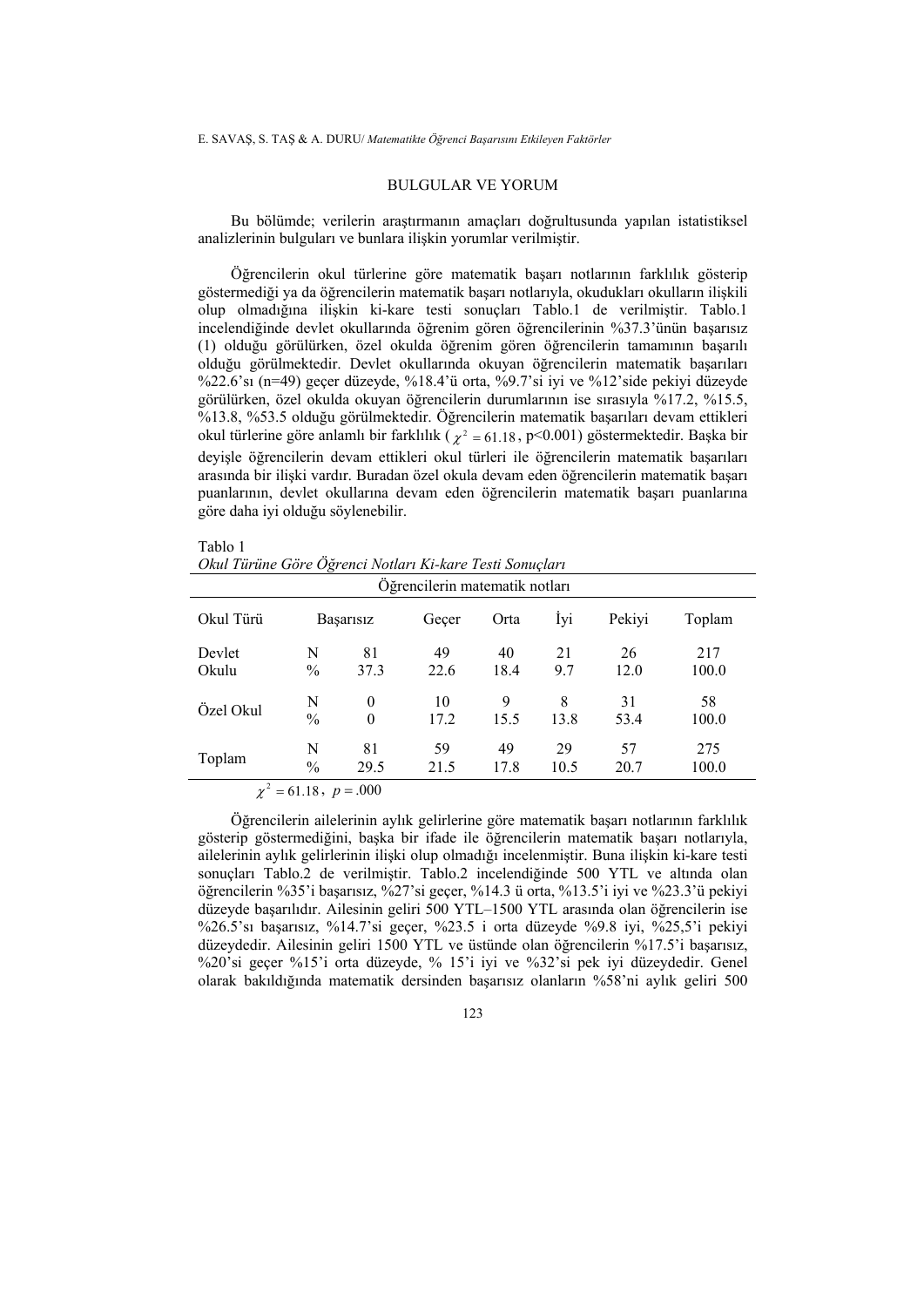YTL'nin altında olan ailelerinin çocukları oluştururken, bu oran aylık geliri 500-1500 YTL arası olanlarda %33.3, aylık geliri 1500YTL üstü olanlarda ise %8.6 dır. Bu sonuçlara göre aylık geliri daha iyi olan ailelerin çocuklarının matematik derslerinden aldıkları notların daha iyi olduğu görülmektedir. Farklı gelir düzeyine sahip ailelerin çocuklarının matematik notları arasında gözlenen bu farkın anlamlı olduğu bulunmuştur  $\left(\chi^2 = 18.63, p < .05\right)$ . Başka bir deyişle ailelerin aylık gelir düzeyleri ile öğrencilerin matematik başarıları arasında bir ilişkinin olduğu görülmektedir. Yani ailelerinin aylık gelir düzeyleri iyi olan öğrenciler matematik derslerinde daha başarılı olmaktadır.

Tablo 2 *Ailelerin Aylık Gelir Düzeylerine Göre Öğrenci Notları- Ki-kare Testi Sonuçları*

|                      | Öğrencilerin matematik notları |           |       |      |      |        |        |
|----------------------|--------------------------------|-----------|-------|------|------|--------|--------|
| Ailenin aylık geliri |                                | Basarisiz | Geçer | Orta | İyi  | Pekiyi | Toplam |
| 500YTL ve altı       | N                              | 47        | 36    | 19   | 13   | 18     | 133    |
|                      | $\frac{0}{0}$                  | 35.3      | 27.1  | 14.3 | 9.8  | 13.5   | 100.0  |
| 500-1500 YTL arası   | N                              | 27        | 15    | 24   | 10   | 26     | 102    |
|                      | $\frac{0}{0}$                  | 26.5      | 14.7  | 23.5 | 9.8  | 25.5   | 100.0  |
| 1500YTL üstü         | N                              | 7         | 8     | 6    | 6    | 13     | 40     |
|                      | $\%$                           | 17.5      | 20.0  | 15.0 | 15.0 | 32.5   | 100.0  |
| Toplam               | N                              | 81        | 59    | 49   | 29   | 57     | 275    |
|                      | $\frac{0}{0}$                  | 29.5      | 21.5  | 17.8 | 10.5 | 20.7   | 100.0  |

 $\gamma^2 = 18.63$ ,  $p = .05$ 

Öğrencilerin dershaneye gitmelerine göre matematik başarı notlarının farklılık gösterip göstermediği başka bir ifade ile öğrencilerin matematik notlarıyla, dershaneye gitmeleri arasında bir ilişki olup olmadığı araştırılmıştır. Buna ilişkin ki-kare testi sonuçları Tablo.3 de verilmiştir.

Tablo.3 incelendiğinde dershaneye giden öğrencilerin %18.2'si başarısız iken, dershaneye gitmeyen öğrencilerin %33'ü başarısızdır. Yine Tablo.3'e göre dershaneye giden öğrencilerin 31.8'sinin başarı düzeyi çok iyiyken, dershaneye gitmeyen öğrencilerin ise %17.2'nin başarı düzeyi çok iyidir. Bu oranlara göre dershaneye gitme durumlarına göre öğrencilerin başarı düzeyleri arasında anlamlı farklılıklar vardır  $\left(\chi^2 = 11.14, p = .025\right)$ . Başka bir deyişle öğrencilerin dershaneye giden öğrencilerin matematik başarılarının dershaneye gitmeyen öğrencilerin matematik başarılarına göre daha iyi olduğu söylenebilir.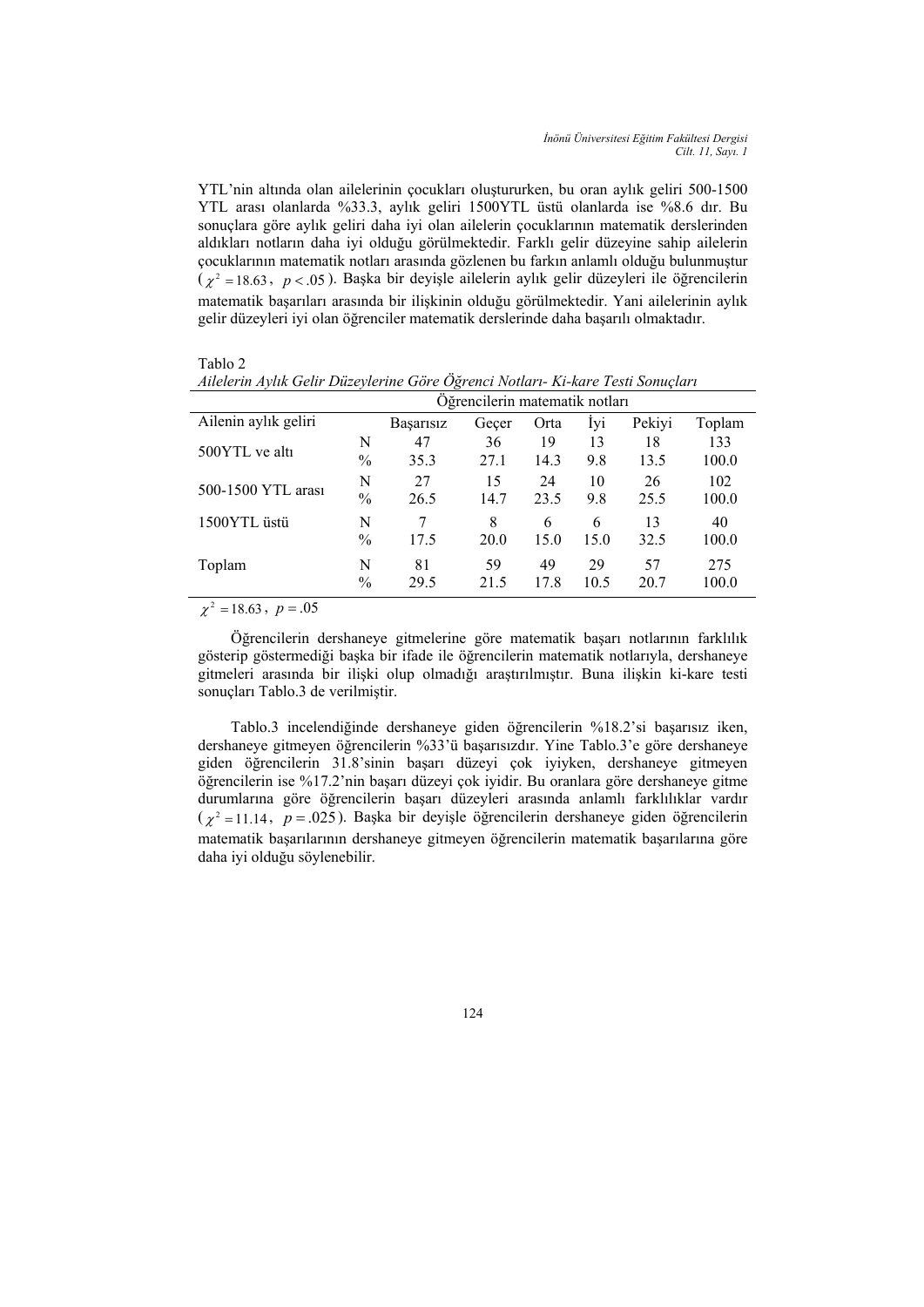|                     |               | Öğrenci Notları |       |      |      |        |        |  |
|---------------------|---------------|-----------------|-------|------|------|--------|--------|--|
|                     |               | Basarisiz       | Gecer | Orta | İyi  | Pekiyi | Toplam |  |
| Dershaneye Giden    | N             | 12              | 12    | 11   | 10   | 21     | 66     |  |
|                     | $\frac{0}{0}$ | 18.2            | 18.2  | 16.7 | 15.2 | 31.8   | 100,0  |  |
| Dershaneye Gitmeyen | N             | 9               | 47    | 38   | 19   | 36     | 209    |  |
|                     | $\frac{0}{0}$ | 33              | 22.5  | 18.2 | 9.1  | 17.2   | 100,0  |  |
| Toplam              | N             | 81              | 59    | 49   | 29   | 57     | 275    |  |
|                     | $\frac{0}{0}$ | 29.5            | 21.5  | 17.8 | 10.5 | 20.7   | 100,0  |  |

| Tablo 3                                                                          |  |  |  |  |
|----------------------------------------------------------------------------------|--|--|--|--|
| Öğrencilerin Dershaneye Gitmelerine Göre Öğrenci Notları-Ki-kare Testi Sonuçları |  |  |  |  |

 $\chi^2 = 11.14$ ,  $p = .025$ 

Öğrencilerin matematik başarı notlarıyla, matematik dersini başaracağına inanma arasında bir ilişki olup olmadığı incelenmiş ve buna ilişkin ki-kare testi sonuçları Tablo.4 de verilmiştir.

| Tablo 4                                                                           |
|-----------------------------------------------------------------------------------|
| Matematik Dersini Başarmayı İnanmaya Göre Öğrenci Notları-Ki-kare Testi Sonuçları |
|                                                                                   |

|                         |              |               | Ogrenci Notiari  |       |      |          |        |        |  |
|-------------------------|--------------|---------------|------------------|-------|------|----------|--------|--------|--|
|                         |              |               | <b>Basarisiz</b> | Geçer | Orta | İyi      | Pekiyi | Toplam |  |
|                         |              | N             | 9                | 5     | 3    | $\theta$ |        | 18     |  |
| dersini<br>inaniyor     | Hiçbir zaman | $\frac{0}{0}$ | 50.0             | 27.8  | 16.7 | $\theta$ | 5.6    | 100.0  |  |
|                         |              | N             | 13               | 10    | 2    |          | 2      | 28     |  |
| Çok az                  |              | $\frac{0}{0}$ | 46.4             | 35.7  | 7.1  | 3.6      | 7.1    | 100.0  |  |
| başaracağınıza<br>Bazen | N            | 17            | 12               | 7     | 3    |          | 40     |        |  |
|                         |              | $\frac{0}{0}$ | 42.5             | 30.0  | 17.5 | 7.5      | 2.5    | 100.0  |  |
| Matematik               | Çoğu zaman   | N             | 19               | 13    | 10   | 4        |        | 53     |  |
| musunuz?                |              | $\frac{0}{0}$ | 35.8             | 24.5  | 18.9 | 7.5      | 13.2   | 100.0  |  |
|                         | Her zaman    | N             | 23               | 19    | 27   | 21       | 46     | 136    |  |
|                         |              | $\frac{0}{0}$ | 16.9             | 14.0  | 19.9 | 15.4     | 33.8   | 100.0  |  |
|                         |              | N             | 81               | 59    | 49   | 29       | 57     | 275    |  |
| Toplam                  |              | $\frac{0}{0}$ | 29.5             | 21.5  | 17.8 | 10.5     | 20.7   | 100.0  |  |

 $\chi^2 = 56.6$ ,  $p = .000$ 

Tablo.4 incelendiğinde dersi başaracağına "hiçbir zaman" inanmayan öğrencilerin %50'si başarısızken, "her zaman" inananların %16.9'u başarısızdır. Hiçbir zamandan her zaman seçeneğine doğru gidildikçe yani başarıya inanç arttıkça notu 1 olan öğrencilerin yüzdesi azalmıştır. Başarısızlık oranı başaracağına inanmayan öğrencilerden inananlara doğru azalmaktadır. Aynı şekilde matematik dersini "Her zaman" başaracağına inanan öğrencilerin %33'ü çok başarılı iken, hiçbir zaman matematik dersini başaracağını inanmayanların oranının ise %5.6 olduğu görülmektedir. Başarıya olan inanç arttıkça iyi not alma oranı artmıştır. Öğrencilerin matematiği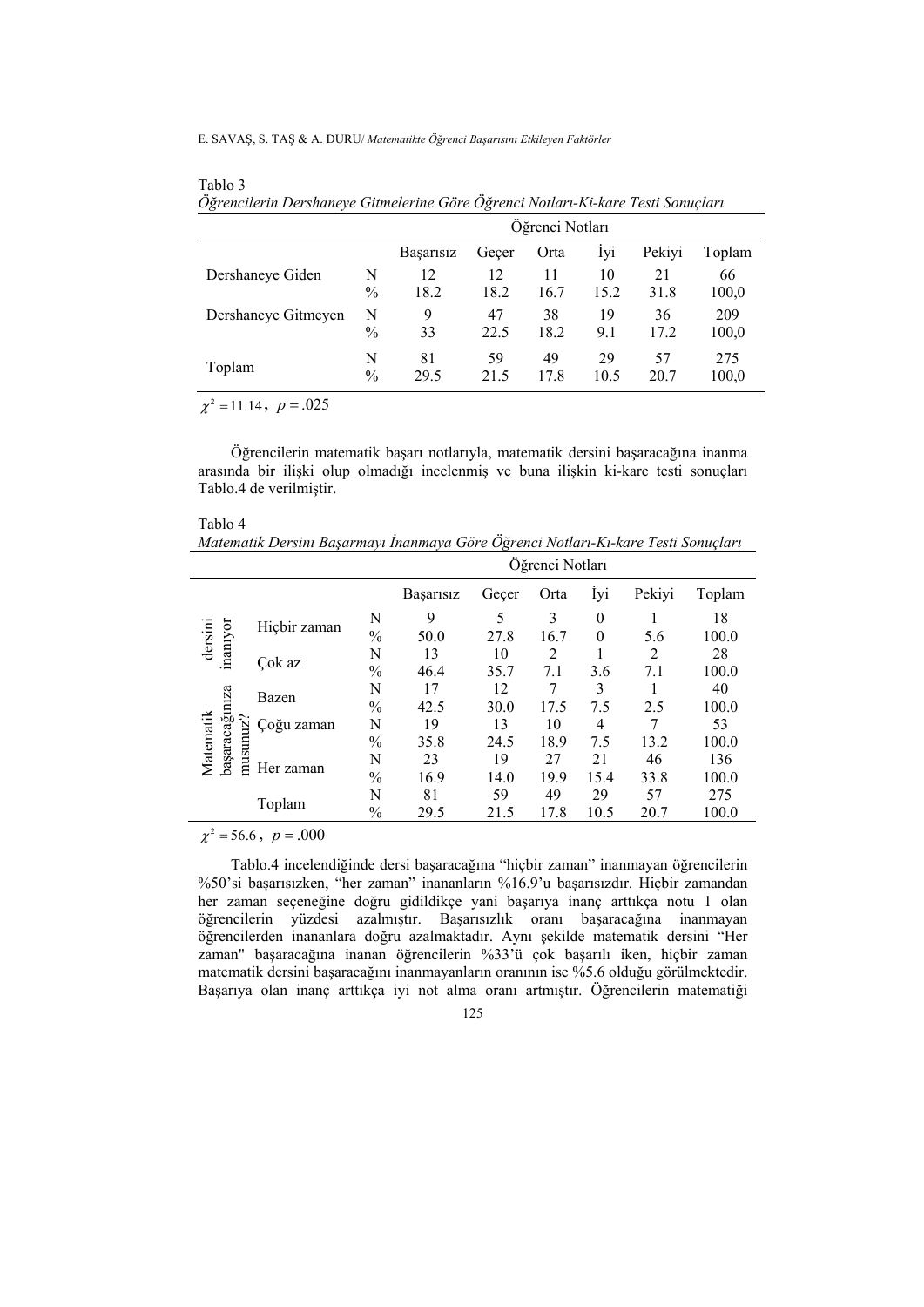başaracaklarına inanma düzeylerine göre matematik notlarında anlamlı farklılıklar vardır ( $\chi^2$  = 56.6,  $p$  = .000). Başka bir ifade ile matematikte başarılı olacağına inanma ile matematikte başarılı olma arasında bir ilişkinin olduğu görülmektedir. Ancak bu ilişkinin yönü hakkında kesin bir şey söylemek mümkün değildir. Çünkü giriş bölümünde ifade edildiği gibi başarı ile tutum arsındaki ilişki çift yönlüdür. Yani öğrencilerin geçmiş matematik başarıları onların matematik hakkındaki düşüncelerinin olumlu, başarısızlıkları da matematik hakkındaki düşüncelerinin olumsuz olmasına neden olabilir. Diğer taraftan matematik hakkında olumlu düşünceye sahip öğrenciler matematikte başarılı olduğu, olumsuz görüşe sahip öğrencilerin ise matematikte başarısız olduğu söylenebilir.

Öğrencilerin ders çalışma sürelerine göre matematik başarı notlarının farklılık gösterip göstermediği başka bir ifade ile öğrencilerin matematik başarı notlarıyla, ders çalışma süreleri arasında bir ilişkinin olup olmadığı araştırılmış buna ilişkin ki-kare testi sonuçları Tablo.5 de verilmiştir.

Tablo.5 incelendiğinde günde 2–4 saat çalışan öğrencilerin %26.7'sinin, günde 1– 2 saat çalışan öğrencilerin %25.8'inin, haftada 1–2 saat çalışan öğrencilerin %7.5'inin, çalışmayan öğrencilerin ise %4.5'inin başarı notlarının (pekiyi) olduğu görülmektedir. Yine Tablo. 5'e göre günde 2–4 saat çalışan öğrencilerin %24.4'ünün, günde 1–2 saat çalışan öğrencilerin %27.7'sinin, haftada 1–2 saat çalışan öğrencilerin %35.8'inin, çalışmayan öğrencilerin ise %36.4'ünün başarı notlarının zayıf (1) olduğu görülmektedir.

| Ders çalışma süresine göre<br>Pekiyi<br>Gecer<br>Iyi<br><b>Basarisiz</b><br>Orta | Toplam |
|----------------------------------------------------------------------------------|--------|
| 8<br>N<br>7<br>11<br>12<br>Günde 2-4 Saat                                        | 45     |
| $\frac{0}{0}$<br>24.4<br>15.6<br>17.8<br>15.6<br>26.7                            | 100.0  |
| 43<br>29<br>16<br>40<br>N<br>27<br>Günde 1-2 Saat                                | 155    |
| $\%$<br>27.7<br>10.3<br>25.8<br>17.4<br>18.7                                     | 100.0  |
| 18<br>3<br>Haftada<br>N<br>19<br>9<br>4                                          | 53     |
| $\frac{0}{0}$<br>7.5<br>35.8<br>17.0<br>5.7<br>1-2 Saat<br>34.0                  | 100.0  |
| 3<br>8<br>3<br>N                                                                 | 22     |
| Çalışmam<br>$\frac{0}{0}$<br>13.6<br>36.4<br>31.8<br>13.6<br>4.5                 | 100.0  |
| 49<br>N<br>81<br>59<br>29<br>57                                                  | 275    |
| Toplam<br>$\frac{0}{0}$<br>29.5<br>17.8<br>10.5<br>21.5<br>20.7                  | 100.0  |

Tablo.5 *Ders Çalışma Sürelerine Göre Öğrenci Notları-Kay-Kare Testi Sonuçları* 

 $\gamma^2 = 21.2$ ,  $p = .048$ 

Tabloya göre ders çalışma sürelerinin matematik başarısını etkilediği söylenebilir. Öğrencilerin ders çalışma süreleriyle matematik başarıları arasındaki ilişkinin anlamlı olduğu bulunmuştur ( $\chi^2 = 21.2$ ,  $p = .048$ ). Başka bir deyişle matematik dersini fazla

126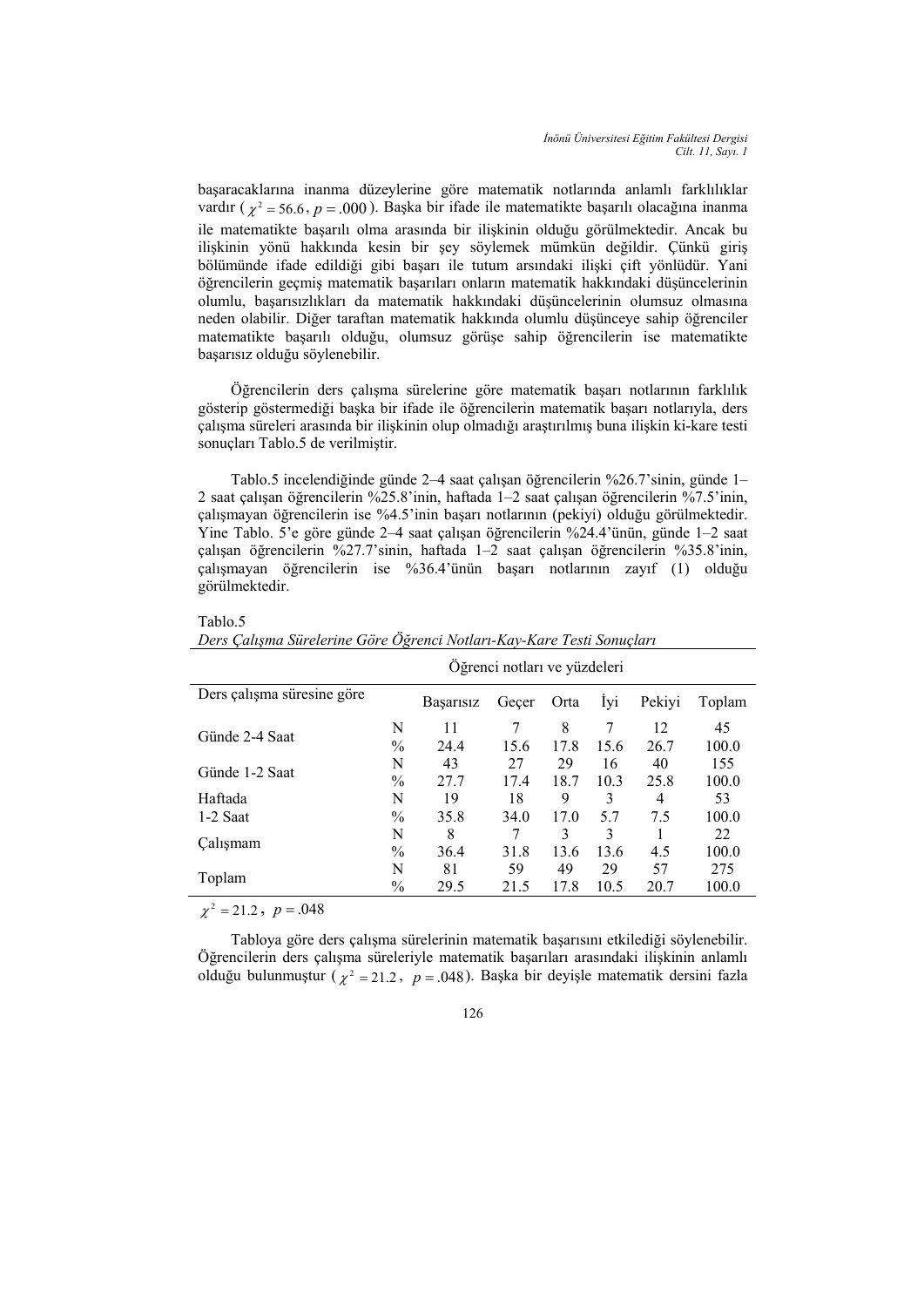çalışan öğrencilerin matematik dersinden başarılı, tersine çalışmayan öğrencilerin de başarısız olduğu söylenebilir

## TARTIŞMA, SONUÇ VE ÖNERİLER

Eğitim; öğrencisi, öğretmeni, öğretim programı, eğitim ortamı ile bir bütündür. Bütünü oluşturan parçalardan birinde oluşan bir aksama, eğitimin verimini olumsuz yönde etkilemektedir. Yapılan bu araştırmada öğrencilerin matematik başarılarında birçok faktörün etkili olduğu görülmüştür. Öğrencilerin matematik başarılarında okul türüne göre farklılık olduğu görülmüştür. Özel okuldaki öğrencilerin matematik başarılarının devlet okullarındakilere göre daha iyi olmasında; özel okulların başta fiziki şartların daha iyi olması, öğretmen sıkıntısının olmaması, ailelerin sosyo-ekonomik durumlarının iyi olması gibi birçok neden olabilir.

Aile geliri öğrencilerin matematik başarılarını etkilemektedir. Bu bulgular Ainley vd. (1995), Zabulionis (1997) ve TIMSS (1999) raporlarının sonuçları ile benzerlik göstermektedir. Aile gelirinin iyi olması doğal olarak velilerin çocuklarına daha iyi imkanlar sunmasına olanak sağlamaktadır. Özellikle Van gibi gelir düzeyinin düşük olduğu yerlerde ekonomik durumu iyi olmayan aileler aile bütçesine katkıda bulunmaları için çocuklarını çeşitli alanlarda çalıştırmaktadırlar. Bu da doğal olarak çocukların akademik, özelde de matematik başarılarının düşmesine neden olabilir. Ayrıca aile gelirinin düşük olmasından dolayı birçok aile çocuklarının asgari okul ihtiyaçlarını gidermekte güçlük çekmekteler ve bu da çocukların başarılarını olumsuz yönde etkileyebilir.

Dershaneye gitme öğrencilerin matematik dersi başarısını etkilemektedir. Özel ders verme ve dershanelik önceleri zayıf olan, bütünlemeye kalan, dışarıdan ilkokul, ortaokul ve lise sınavlarına girecek olan öğrencilere yardımcı olmak için açılmıştır. Daha sonraları öğrenci sayısının artması ve eğitim olanaklarının kısıtlı olmasından dolayı merkezi sınav sayısı artmış ve dershanelerin işlevi de değişerek öğrencileri merkezi sınavlara hazırlamak olmuştur. 1990'lı yıllardan sonra adeta bir dershane patlaması olmuştur. Dershanelerin faydasının olmasının yanında bir takım problemlere neden olduğu da bir gerçektir. Bu problemlerden en önemlisi dershanelerde sadece öğretim yapılıp eğitim boyutunun ihmal edilmesi, öğretimin de sadece işlemsel yönüyle ilgilenilip ve kavramsal yönünün ihmal edilmesidir. Bir başka problemde öğrencilerin ve ailelerinin kafasında dershaneye gitmeden sınav kazanılmaz şeklinde bir düşüncenin oluşması, bu düşünceye bağlı olarak dershanenin okulların önüne geçmesi ve ilköğretimin ve lise son sınıf öğrencileri son yarıyılda okullara gitmemesi olabilir.

Öğrencilerin matematiğe yönelik tutumları matematik başarısını etkilemektedir. Öğrencilerin büyük bir çoğunluğu matematikten başarısız olmaktan ve matematik sorularında yanlışlık yapmaktan korkarlar. Aslında öğrenciler okula başlamadan önce matematik kaygısı taşımazlar. Öğrencilerin matematik deneyimleri arttıkça matematiğe yönelik tutumları da olumlu ya da olumsuz yönde gelişmeye başlar. Dolaysıyla tutumun gelişmesinde ilköğretim sınıf öğretmenlerine ve daha sonra da matematik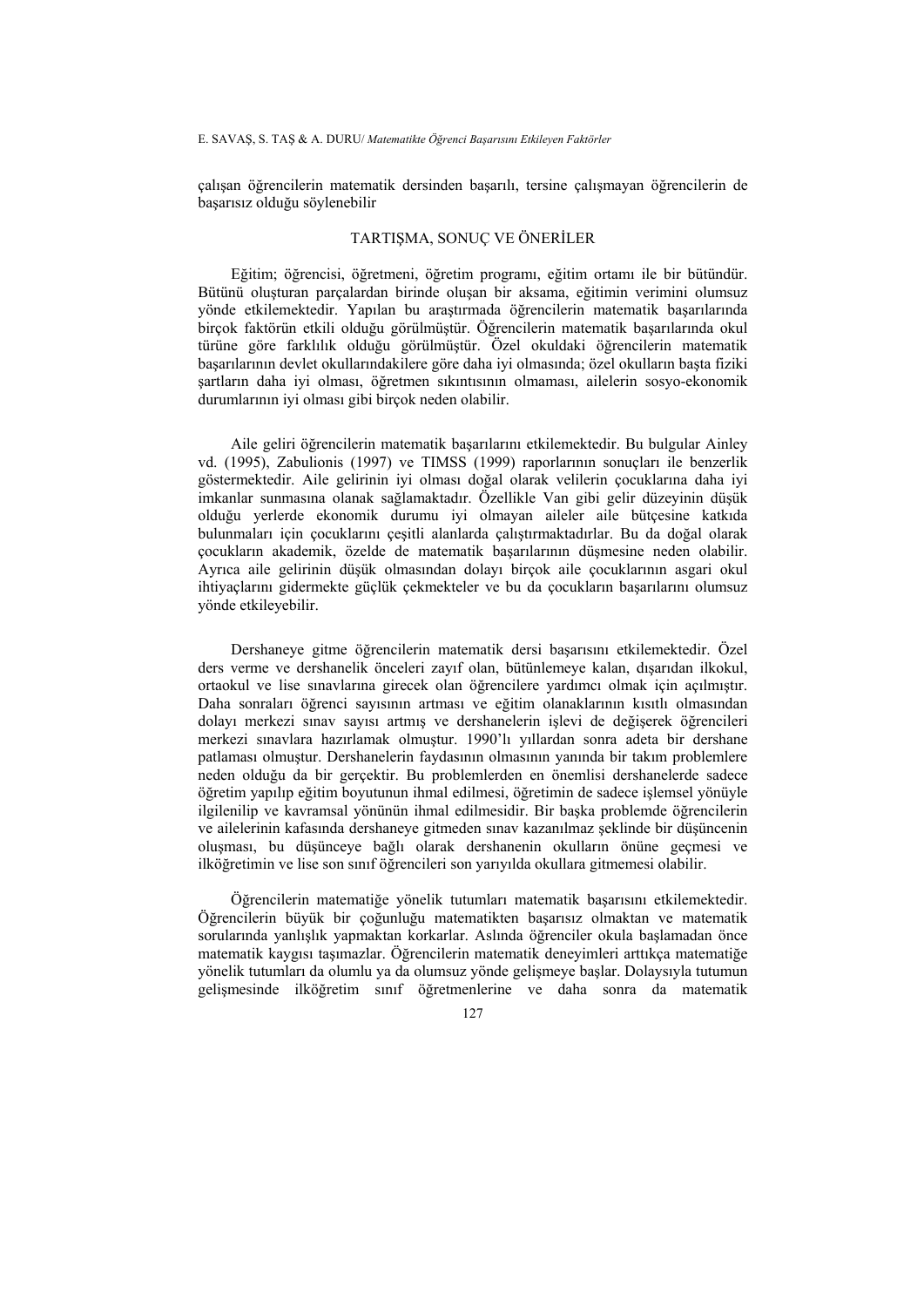öğretmenlerine büyük sorumluluklar düşmektedir. Tutumlar başarıyı, başarı da tutumları etkilemektedirler (Aiken, 1970; Aşkar ve Erden, 1987). Yapılan bir çok çalışma, tutum ile başarı arasında karşılıklı bir ilişkinin olduğunu göstermiştir (Bloom, 1979; Tekindal, 1988; Baykul, 1990; Berberoğlu, 1990; Saracaloğlu, 2000; Savaş ve Duru, 2005). Öğrencinin matematikteki başarı ya da başarısızlığı matematiğe yönelik tutumunu etkilemektedir. Bunun için de öğretmenler her öğrencinin yapabileceği türden sorular sorarak öğrencilerde ben de matematik sorusunu yapabiliyorum hissini uyandırmalıdırlar.

Öğrencilerin ders çalışma süreleri ve yöntemleri öğrencilerin matematik başarılarını olumlu yönde etkilemektedir. Öğrenilen konular zamanla unutulabilir. Öğrencilerin belirli aralıklarla yapmış oldukları tekrarlar hem önceden öğrenmiş oldukları konuların hatırda kalmasını hem de sınavlara hazır olmasını sağlar. Diğer yandan ders çalışan öğrenciler ya ders anlatılmadan önce ya da ders anlatıldıktan sonra aynı konuyu tekrar edecektir. Böylece günlük ders çalışma alışkanlığı olan öğrencilerin derslerden daha başarılı olmaları beklenebilir.

Araştırmada elde edilen sonuçlarının ışığında aşağıdaki öneriler geliştirilmiştir:

- Özel okullarda okuyan öğrencilerin başarılarının daha yüksek olduğu görülmüştür. Bunun için öncelikle devlet okullarının şartlarının (Fiziki şartlar, öğretmen-öğrenci oranı, sınıf büyüklükleri, öğretim materyalleri) iyileştirilmesi sağlanabilir. Öğrencilere ders çalışma alışkanlığı kazanmalarında rehberlik yapılmalıdır.
- İlköğretimin ilk yıllarından itibaren öğrencilerin matematiğe yönelik olumlu tutum geliştirmelerinde yardımcı olunmalıdır.
- Dershanelerin durumu tekrar gözden geçirilmeli, okulların altyapısı öğrencileri dershaneye bağımlı kılmayacak şekilde geliştirilmeli ve öğrenciler için temel eğitim kurumlarının okullar olduğu unutulmamalıdır.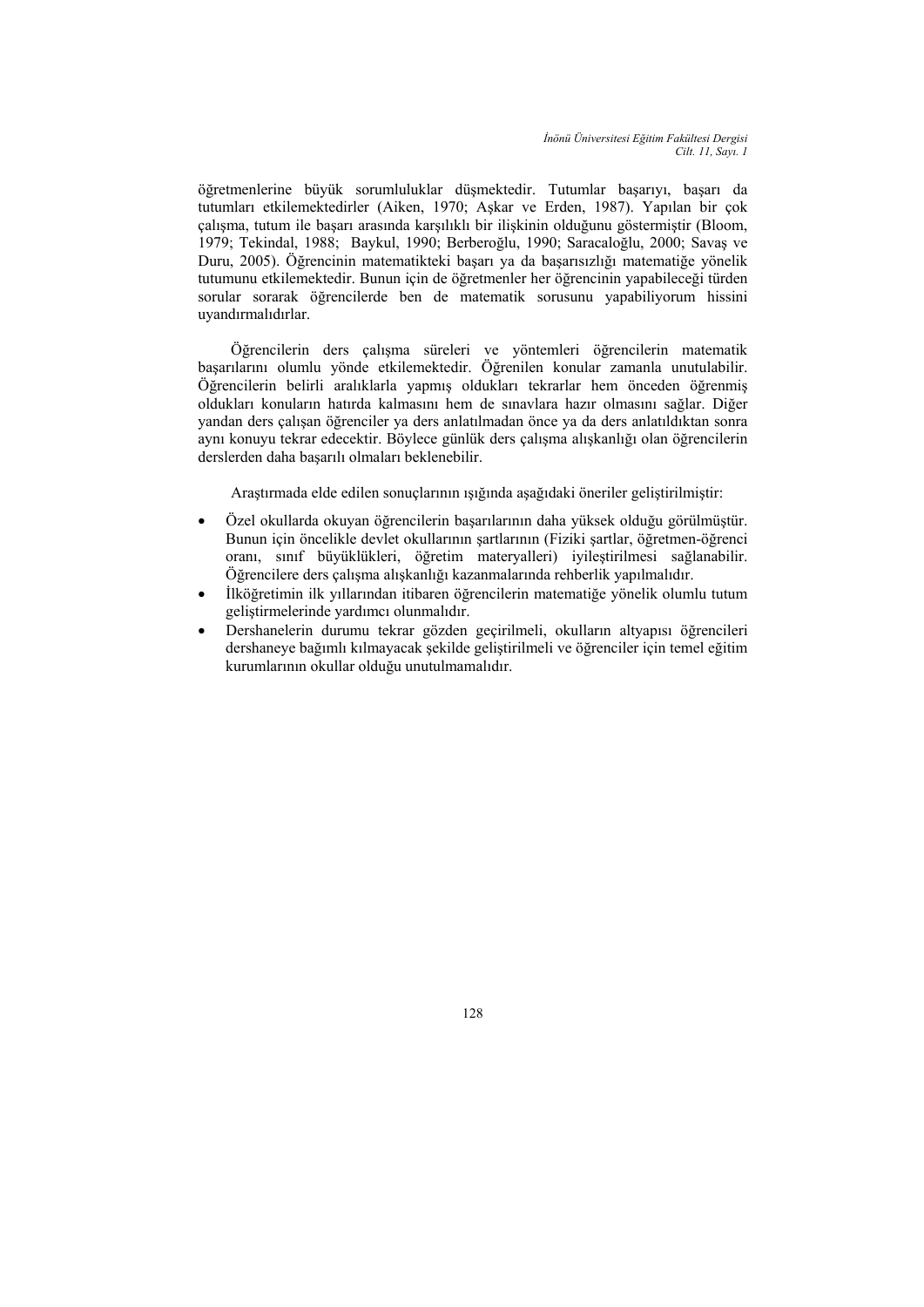E. SAVAŞ, S. TAŞ & A. DURU/ *Matematikte Öğrenci Başarısını Etkileyen Faktörler* 

# KAYNAKÇA

- Adesoji, F. A. & Yara, P. O. (2008). Some student factors as correlates of achievement in mathematics in Southwestern Nigeria**.** *European Journal of Scientific Research*, *19*(3), 424-434.
- Aiken L.R. (1970). Attitudes toward mathematics. *Review of Educational Research*, *40*, 551-596.
- Ainley, J., Graetz, B., Long, M. & Batten, M., (1995). Socioeconomic status and school education. Australian Government Publishing Service.
- Anderson, L. W., Ryan, D. W. & Shapiro, B. J. (1989). (Eds), The IEA Classroom Environment Study. Pergamon, New York.
- Aşkar, P. & Erden, M. (1987). Öğretmenlik mesleğine yönelik tutum ölçeği. *Çağdaş Eğitim*, *121*, 9–11.
- Aydın, Y. (1993). Matematik öğretmeni nasıl yetiştirilmeli. *Hacettepe Üniversitesi Eğitim Fakültesi Dergisi, 9*, 109–114.
- Baykul Y. (1990). *Matematikle ilgili düşünceler anketi*. Ankara: ÖSYM Yayınları.
- Berberoğlu, G. (1990). Kimyaya ilişkin tutumların ölçülmesi. *Eğitim ve Bilim*, *76*, 16- 27.
- Bloom, B. S. (1979). İnsan nitelikleri ve okulda öğrenme. (Çev. Durmuş Ali Özçelik ). Ankara: Milli Eğitim Basımevi.
- Bosker, R. J., Kremers, E. J. J. & Lugthart, E. (1990). School and instruction effects on mathematics achievement. *School Effectiveness and School Improvement*, *1*(4), 233-247.
- Bosker, R.J (1999): *Educational Science and International Assessment Studies.* Lisse, The Netherlands: Swets & Zeitlinger Publishers.
- Brown, C. A & Baird, J. (1993). *Inside the teacher: Knowledge, beliefs, and attitudes in Research ideas in the classroom High school mathematics*. New York : Macmillan.
- Büyüköztürk, Ş. *(2005). Sosyal bilimler için veri analizi el kitabı: İstatistik, araştırma deseni, SPSS uygulamaları ve yorum* (5.baskı). Ankara: Pegem Yayınları.
- Centra, J. A. & Potter, D. A. (1980). School and teacher effects: An inter-relational model. *Review of Educational Research*, *50* (2), 273- 291.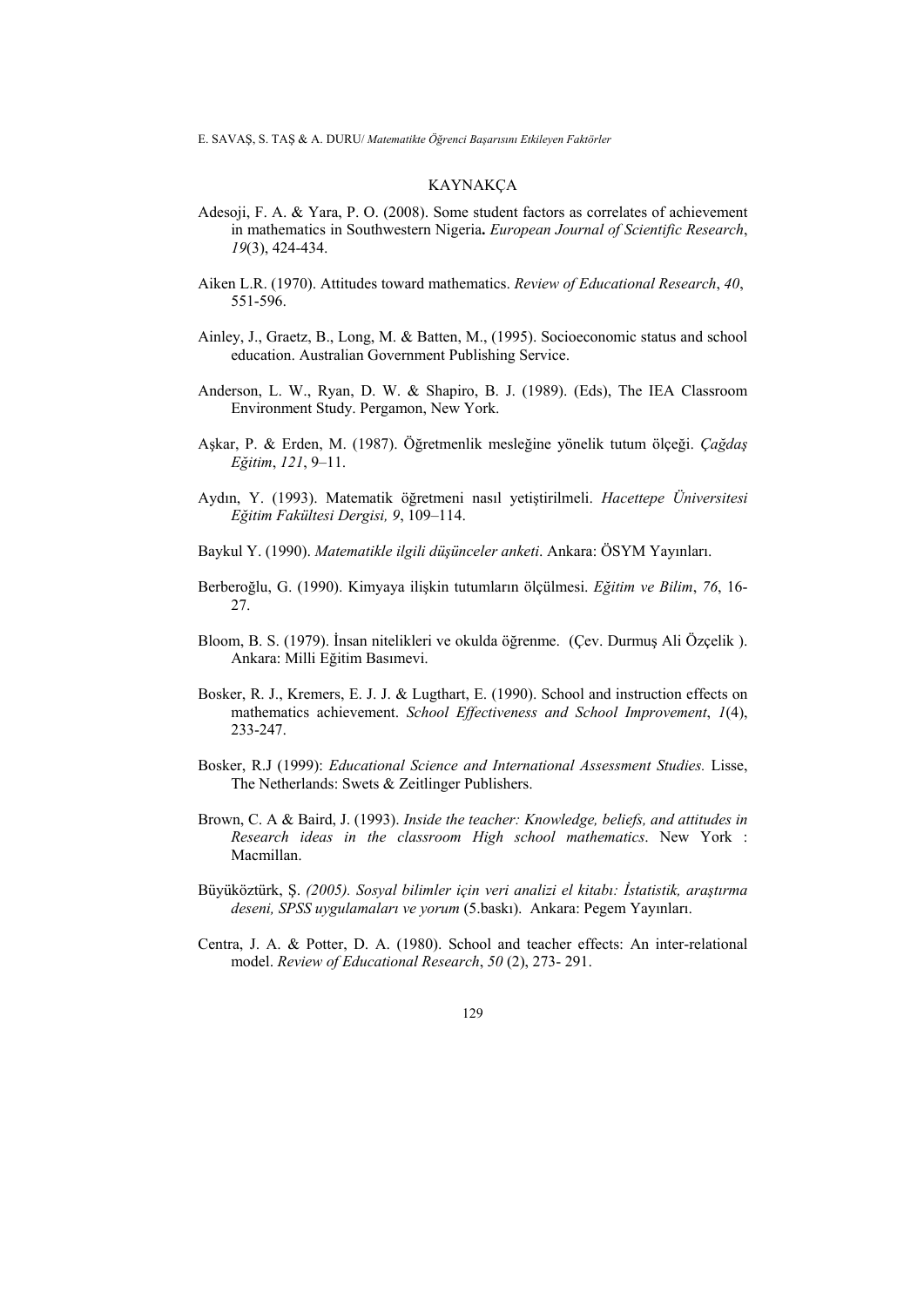- Chevalier, A. & Lanot, G., (2002). The relative effect of family characteristics and financial situation on educational achievement. *Education Economics*, *10* (2), 165– 181.
- Christenson, S. L., Rounds, T. & Gorney D. (1992) Family factors and student achievement: An avenue to increase students' success. *School Psychology Quarterly*, *7*(3), 178-206.
- Demir, İ., Kılıç, S. & Depren, Ö. (2009). Factors affecting Turkish students' achievement in mathematics. *US-China Education Review, 6*(6), 47-53.
- Doğan, M. (1999). *İlköğretim aday öğretmenlerinin matematiğe karşı olan tutumlarındaki değişmeler*. Yayınlanmamış Doktora Tezi, University of Leeds, s.1-5, Leeds.
- Engin-Demir, C. (2009). Factors influencing the academic achievement of the Turkish urban poor. *International Journal of Educational Development, 29,* 17–29.
- Eskicumalı, A. (2002). *Eğitim, öğretim ve öğretmenlik mesleği. (Ed. Y. Özden) Öğretmenlik mesleğine giriş.* Ankara: PegemA Yayıncılık.
- Fidan, N. & Erden M., (1992). *Eğitime giriş*. Ankara: Feryal Matbaacılık.
- Fidan, N. (1986)*. Okulda öğrenme ve öğretim.* Ankara: Kadıoğlu Matbaası.
- Günçer, B. & Köse, R., (1993). Effects of family and school on Turkish students' academic performance. *Education and Society*, *11* (1), 51–63.
- Hadfield, J. (1992). *Classroom Dynamics*. Oxford: Oxford University Press.
- Hakkinen, I., Kirjavainen, T. & Uusitalo, R. (2003). School resources and student achievement revisited: New evidence from panel data. *Economics of Education Review*, *22*, 329–335.
- Heyneman, S.P. & Loxley, W.A., (1983). The effect of primary school quality on academic achievement across 29 high- and low-income countries. *American Journal of Sociology*, *88* (6), 1162–1194.
- Karasar, N. (1999). *Bilimsel araştırma yöntemi.* Ankara: Nobel Yayınları.
- Kiamanesh, A. R. (2004). Factors affecting Iranian students' achievement in mathematics. Paper presented in *the First IEA International Research Conference*, Cyprus.
- Marjoribanks, K. (1979). *Families and their learning environments: An empirical analysis.* London: Routledge & Kegan Paul.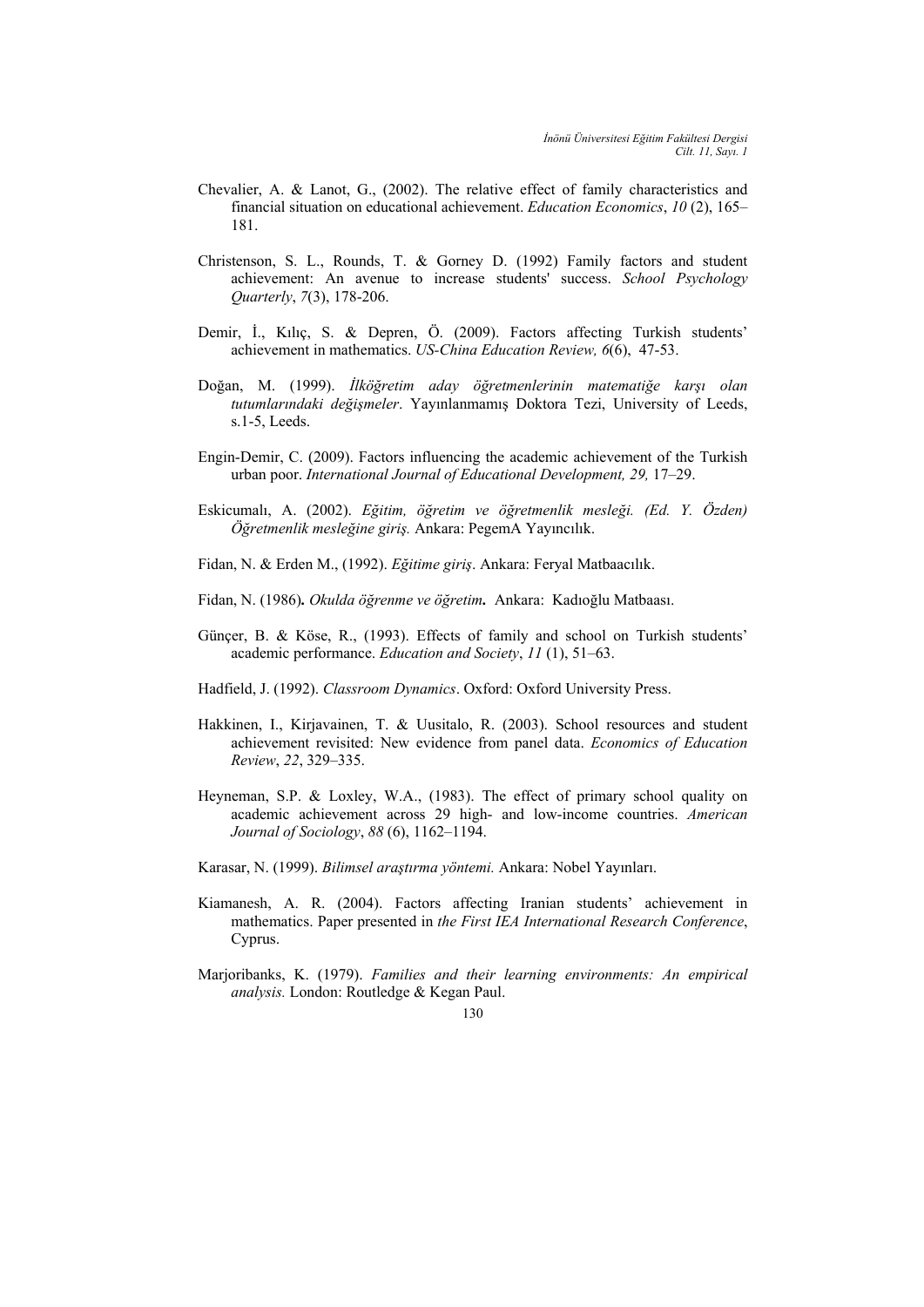E. SAVAŞ, S. TAŞ & A. DURU/ *Matematikte Öğrenci Başarısını Etkileyen Faktörler* 

- McMillan, J.H. & Schumacher, S. (2006). *Research in education: Evidence-based inquiry* (Sixth Edition). London: Pearson.
- MEB, (2009). *2009 yılı ortaöğretim kurumları yerleştirme sistemi istatistik bilgileri.* http://oges.meb.gov.tr/arsiv.htm 15.12.2009 tarihinde alınmıştır.
- Mullis, I. V. S., Martin, M. O., Fierros, E. G., Goldberg, A. L., & Stemler, S. E. (2000). *Gender differences in achievement: lEA'*s *Third International Mathematics and Science Study (TIMSS).* Chestnut Hill, MA: Boston College.
- Mullis, I.V.S., Martin, M.O., & Foy, P. (2008). *TIMSS 2007 International mathematics report: findings from IEA's Trends in International Mathematics and Science Study at the fourth and eighth grades.* Chestnut Hill, MA: TIMSS & PIRLS International Study Center, Boston College.
- Özbay, Y. (2004). *Kişisel Rehberlik.* (Ed. G Can.), *Psikolojik Danışma ve Rehberlik.* Ankara: Pegem A Yayıncılık,
- Papanastasiou, C. (2000). Internal and external factors affecting achievement in mathematics: Some findings from TIMSS. *Studies in Educational Evaluation, 26*, 1-7.
- Parcel, T.L., & Dufur, J.M. (2001). Capital at home and at school: Effects on student achievement. *Social Forces*, *79* (3), 881–911.
- Ruffell, M., Mason, J. & Barbara, A. (1998). Studying attitude to mathematics. *Educational Studies in Mathematics*, *35*, 1-18.
- Saracaloğlu, A.S. (2000). Öğretmen adaylarının yabancı dile yönelik tutumları ile akademik başarıları arasındaki ilişki. *Eğitim ve Bilim, 25* (115), 65–72.
- Savaş, E. & Duru, A. (2005). Gender differences in mathematics achievement and attitude towards mathematics among first grade of high school. *Eurasian Journal of Educational Research*, *19*, 263–271.
- Tekindal, S. (1988). Okula ilişkin tutum ile akademik başarı arasındaki ilişki. *Çağdaş Eğitim, 139*, 29–33.
- Terzi, M., (2002). *İlköğretim yedinci ve Sekizinci Sınıf Öğrencilerinin, Matematik Dersine Yönelik Davranışlarını Algılamaları ile Matematik Başarıları Arasındaki İlişkinin İncelenmesi*. Yayınlamammış Yüksek Lisans Tezi, Gazi Üniversitesi Eğitim Bilimleri Enstitüsü, Ankara.
- Thomson, S., Lokan, J., Lamb S., & Ainley, J. (2003). *Lessons from the third international mathematics and science study.* TIMSS Australia Monograph Series. Australian Council for Educational Research.